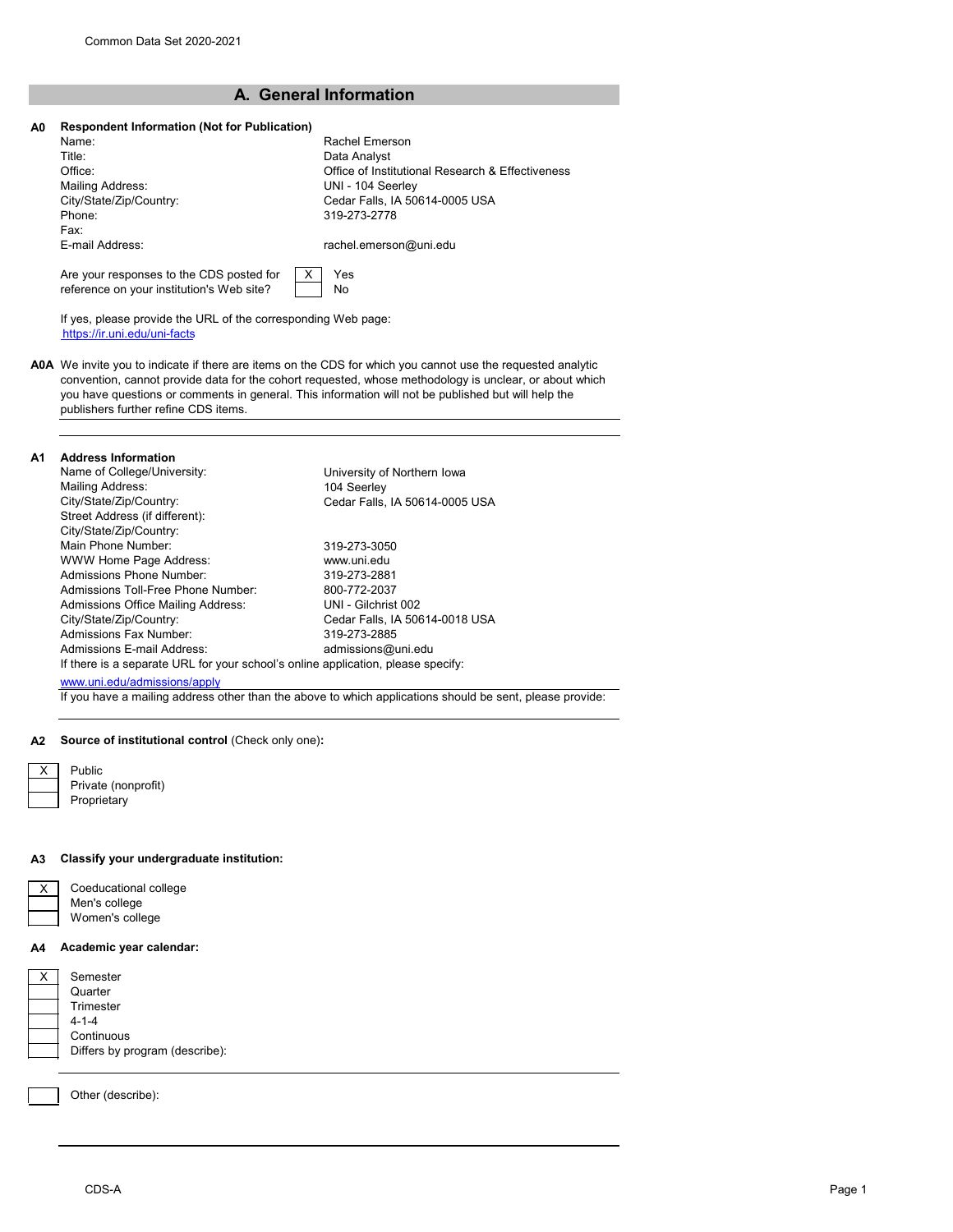# **A5 Degrees offered by your institution:**

| х | Certificate                             |
|---|-----------------------------------------|
|   | Diploma                                 |
|   | Associate                               |
|   | Transfer Associate                      |
|   | <b>Terminal Associate</b>               |
| х | Bachelor's                              |
|   | Postbachelor's certificate              |
| х | Master's                                |
| X | Post-master's certificate               |
|   | Doctoral degree research/scholarship    |
|   | Doctoral degree - professional practice |
| x | Doctoral degree -- other                |
|   |                                         |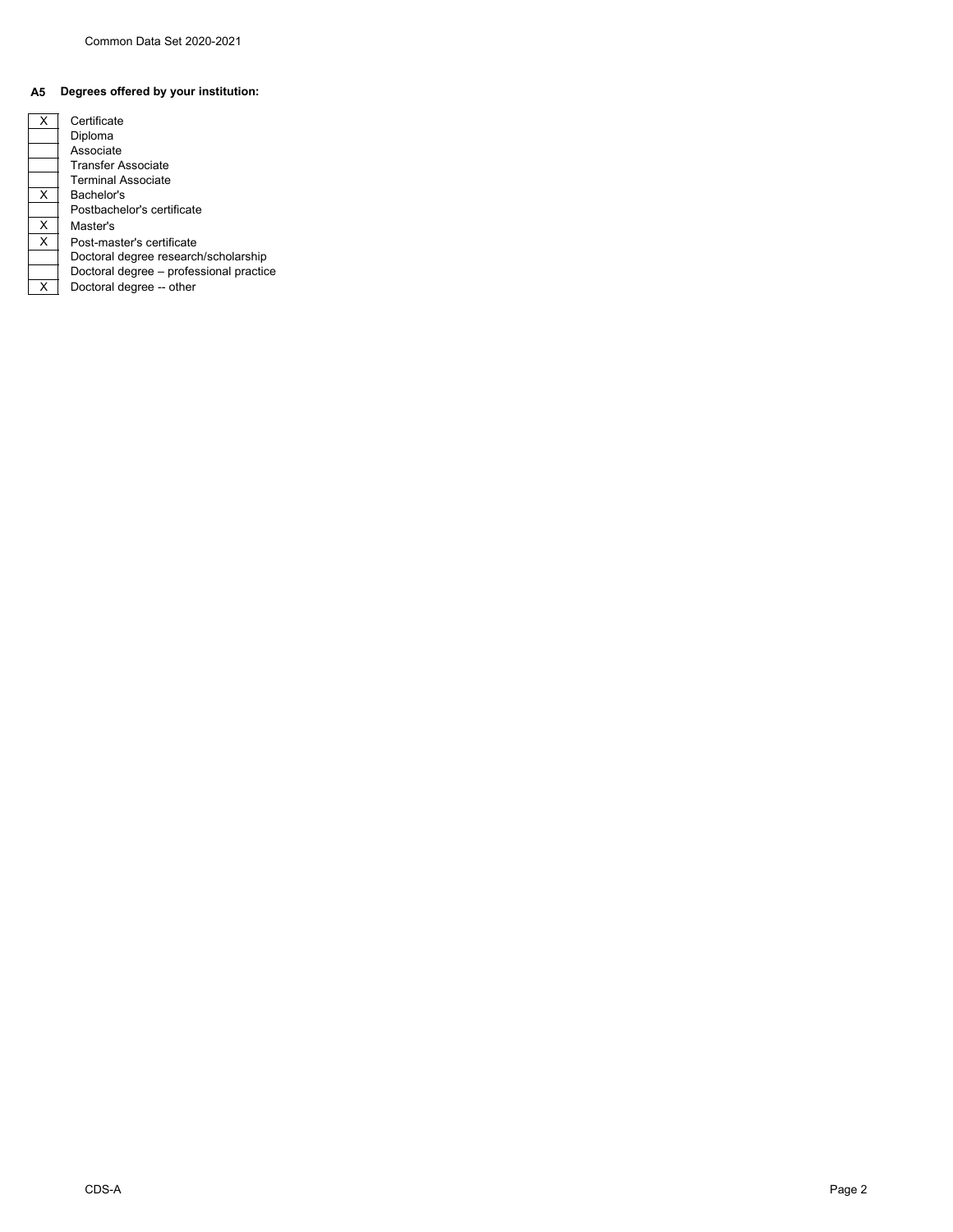# **B. ENROLLMENT AND PERSISTENCE**

#### **B1 Institutional Enrollment - Men and Women**

- Provide numbers of students for each of the following categories as of the institution's official fall reporting date or as of **October 15, 2020.**
- [Note: Report students formerly designated as "first professional" in the graduate cells. For information on](https://nces.ed.gov/ipeds/pdf/Reporting_Study_Abroad%20Students_5.31.17.pdf) [reporting study abroad students please see this link](https://nces.ed.gov/ipeds/pdf/Reporting_Study_Abroad%20Students_5.31.17.pdf).

|                                  | <b>FULL-TIME</b> |       | <b>PART-TIME</b> |       |
|----------------------------------|------------------|-------|------------------|-------|
|                                  | Men              | Women | Men              | Women |
| <b>Undergraduates</b>            |                  |       |                  |       |
| Degree-seeking, first-time       |                  |       |                  |       |
| freshmen                         | 512              | 962   | 5                | 3     |
| Other first-year, degree-seeking | 284              | 346   | 36               | 26    |
| All other degree-seeking         | 2,164            | 3,360 | 266              | 247   |
| <b>Total degree-seeking</b>      | 2,960            | 4,668 | 307              | 276   |
| All other undergraduates         |                  |       |                  |       |
| enrolled in credit courses       | 2                | 2     | 37               | 52    |
| <b>Total undergraduates</b>      | 2,962            | 4,670 | 344              | 328   |
| <b>Graduate</b>                  |                  |       |                  |       |
| Degree-seeking, first-time       | 50               | 127   | 50               | 79    |
| All other degree-seeking         | 60               | 194   | 189              | 405   |
| All other graduates enrolled in  |                  |       |                  |       |
| credit courses                   |                  |       | 18               | 45    |
| <b>Total graduates</b>           | 110              | 322   | 257              | 529   |
| <b>Total all students</b>        | 3,072            | 4,992 | 601              | 857   |

| Total all undergraduates        | 8.304 |
|---------------------------------|-------|
| Total all graduate              | 1.218 |
| <b>GRAND TOTAL ALL STUDENTS</b> | 9.522 |

## **B2 Enrollment by Racial/Ethnic Category.**

Provide numbers of undergraduate students for each of the following categories as of the institution's official fall reporting date or as of **October 15, 2020**.

- Include international students only in the category "Nonresident aliens."
- Complete the "Total Undergraduates" column only if you cannot provide data for the first two columns.
- Report as your institution reports to IPEDS: persons who are Hispanic should be reported only on the Hispanic line, not under any race, and persons who are non-Hispanic multi-racial should be reported only under "Two or more races."

|                                                 | Degree-Seeking<br><b>First-Time</b><br><b>First Year</b> | Degree-Seeking<br><b>Undergraduates</b><br>(include first-time<br>first-year) | <b>Total</b><br><b>Undergraduates</b><br>(both degree- and<br>non-degree-seeking) |
|-------------------------------------------------|----------------------------------------------------------|-------------------------------------------------------------------------------|-----------------------------------------------------------------------------------|
| Nonresident aliens                              | 7                                                        | 173                                                                           | 190                                                                               |
| Hispanic/Latino                                 | 72                                                       | 400                                                                           | 403                                                                               |
| Black or African American, non-Hispanic         | 30                                                       | 212                                                                           | 212                                                                               |
| White, non-Hispanic                             | 1,268                                                    | 6,801                                                                         | 6,857                                                                             |
| American Indian or Alaska Native, non-Hispanic  | 5                                                        | 10                                                                            | 10                                                                                |
| Asian, non-Hispanic                             | 26                                                       | 112                                                                           | 123                                                                               |
| Native Hawaiian or other Pacific Islander, non- |                                                          |                                                                               |                                                                                   |
| Hispanic                                        | 2                                                        | 6                                                                             | 6                                                                                 |
| Two or more races, non-Hispanic                 | 47                                                       | 225                                                                           | 228                                                                               |
| Race and/or ethnicity unknown                   | 25                                                       | 272                                                                           | 275                                                                               |
| <b>TOTAL</b>                                    | 1,482                                                    | 8,211                                                                         | 8,304                                                                             |

### **Persistence**

**B3 Number of degrees awarded by your institution from July 1, 2019, to June 30, 2020.**

| Certificate/diploma             |       |
|---------------------------------|-------|
| Associate degrees               |       |
| Bachelor's degrees              | 2,235 |
| Postbachelor's certificates     |       |
| Master's degrees                |       |
| Post-Master's certificates      |       |
| Doctoral degrees -              |       |
| research/scholarship            |       |
| Doctoral degrees - professional |       |
| practice                        |       |
| Doctoral degrees - other        |       |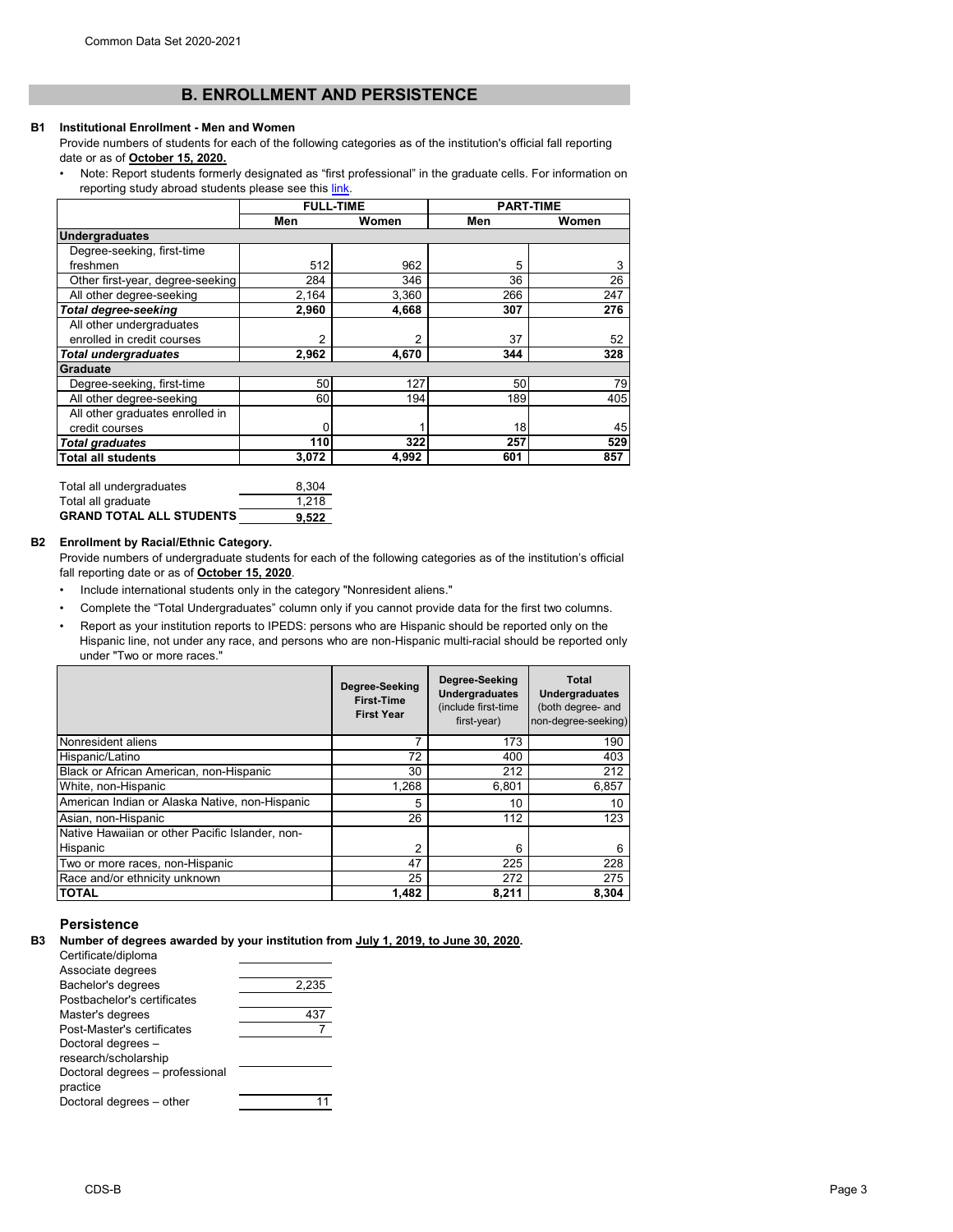# **B4-B21: Graduation Rates**

The items in this section correspond to data elements collected by the IPEDS Web-based Data Collection System's Graduation Rate Survey (GRS).

• For complete instructions and definitions of data elements, see the IPEDS GRS Forms and Instructions for the 2020-2021 Survey. https://nces.ed.gov/ipeds/use-the-data/survey-components/9/graduation-rates

# **In the following section for bachelor's or equivalent programs, please disaggregate the Fall 2013 and Fall 2014 cohorts (formerly CDS B4-B11) into four groups:**

- Students who received a Federal Pell Grant\*
- Recipients of a subsidized Stafford Loan who did not receive a Pell Grant
- Students who did not receive either a Pell Grant or a subsidized Stafford Loan
	- Total (all students, regardless of Pell Grant or subsidized loan status)

\*Students who received both a Federal Pell Grant and a subsidized Stafford Loan should be reported in the "Recipients of a Federal Pell Grant" column.

## **For Bachelor's or Equivalent Programs**

Please provide data for the **Fall 2014** cohort if available. If Fall 2014 cohort data are not available, provide data for the **Fall 2013** cohort.

## *Fall 2014 Cohort*

|                                                                                                                                                                                                                                                                                          | Recipients of a<br><b>Federal Pell</b><br>Grant | Recipients of a<br><b>Subsidized</b><br><b>Stafford Loan who</b><br>did not receive a<br><b>Pell Grant</b> | <b>Students who did</b><br>not receive either a<br>Pell Grant or a<br>subsidized<br><b>Stafford Loan</b> | <b>Total</b><br>(sum of 3 columns<br>to the left) |
|------------------------------------------------------------------------------------------------------------------------------------------------------------------------------------------------------------------------------------------------------------------------------------------|-------------------------------------------------|------------------------------------------------------------------------------------------------------------|----------------------------------------------------------------------------------------------------------|---------------------------------------------------|
| Initial 2014 cohort of first-time, full-<br>time, bachelor's (or equivalent)<br>degree-seeking undergraduate<br>students                                                                                                                                                                 | 464                                             | 298                                                                                                        | 1000                                                                                                     | 1,762                                             |
| Of the initial 2014 cohort, how many<br>did not persist and did not graduate<br>for the following reasons:<br>• Deceased, Permanently Disabled, Armed<br>Forces, Foreign Aid Service of the Federal<br>Government, Official church missions,<br><b>Report Total Allowable Exclusions</b> | $\mathbf 0$                                     | 0                                                                                                          | $\mathbf 0$                                                                                              | $\mathbf 0$                                       |
| Final 2014 cohort, after adjusting for<br>allowable exclusions                                                                                                                                                                                                                           | 464                                             | 298                                                                                                        | 1,000                                                                                                    | 1,762                                             |
| Of the initial 2014 cohort, how many<br>completed the program in four years<br>or less (by Aug. 31, 2018)                                                                                                                                                                                | 160                                             | 119                                                                                                        | 436                                                                                                      | 715                                               |
| Of the initial 2014 cohort, how many<br>completed the program in more than<br>four years but in five years or less<br>(after Aug. 31, 2018 and by Aug. 31,<br>2019)                                                                                                                      | 80                                              | 57                                                                                                         | 199                                                                                                      | 336                                               |
| Of the initial 2014 cohort, how many<br>completed the program in more than<br>five years but in six years or less<br>(after Aug. 31, 2019 and by Aug. 31,<br>2020)                                                                                                                       | 18                                              | 15                                                                                                         | 34                                                                                                       | 67                                                |
| Total graduating within six years (sum<br>of lines D, E, and F)                                                                                                                                                                                                                          | 258                                             | 191                                                                                                        | 669                                                                                                      | 1,118                                             |
| Six-year graduation rate for 2014<br>cohort (G divided by C)                                                                                                                                                                                                                             | 55.6%                                           | 64.1%                                                                                                      | 66.9%                                                                                                    | 63.5%                                             |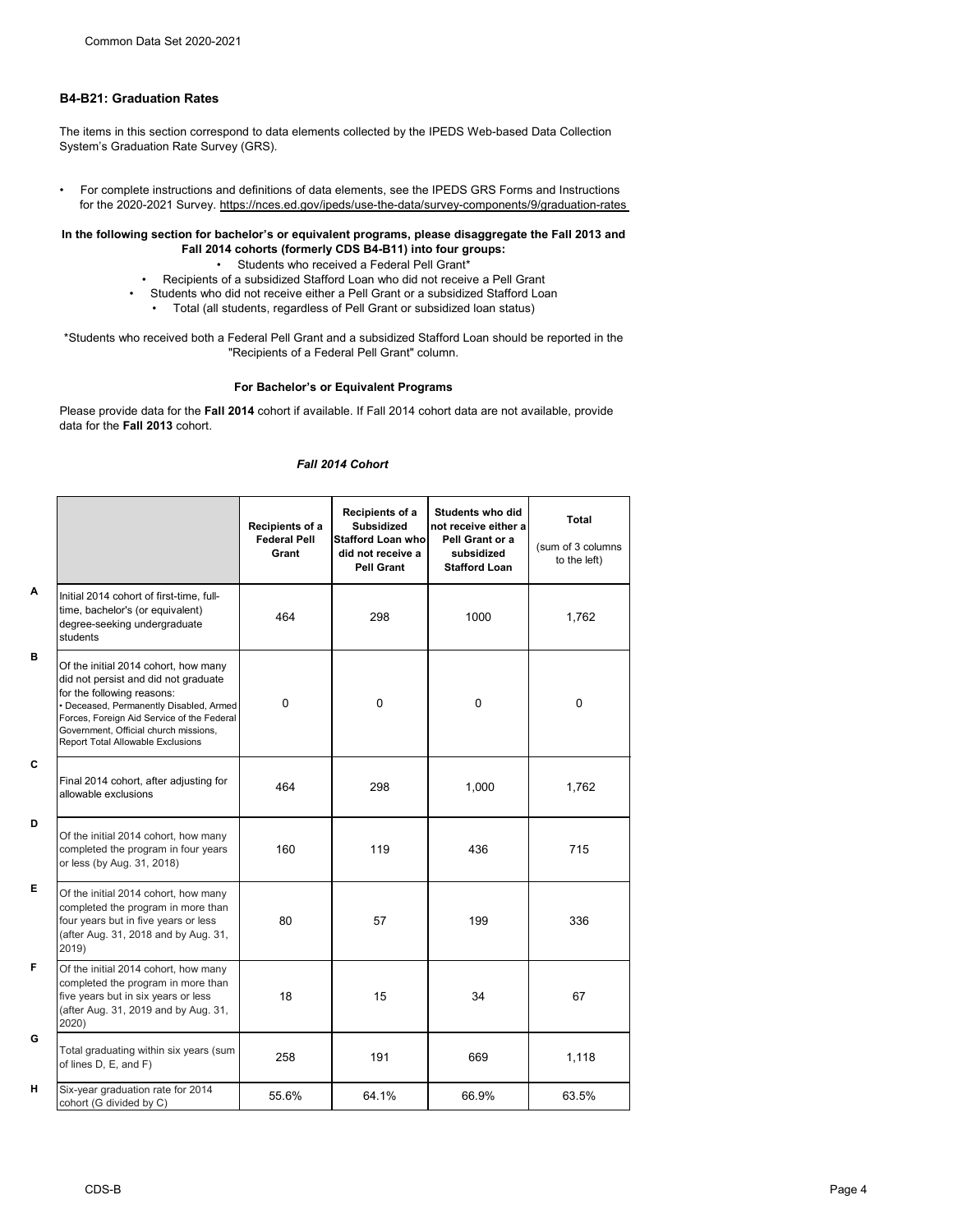|              |                                                                                                                                                                                                                                                                                          | Students who did<br><b>Recipients of a</b>      |                                                                                         |                                                                               |                                                   |  |
|--------------|------------------------------------------------------------------------------------------------------------------------------------------------------------------------------------------------------------------------------------------------------------------------------------------|-------------------------------------------------|-----------------------------------------------------------------------------------------|-------------------------------------------------------------------------------|---------------------------------------------------|--|
|              |                                                                                                                                                                                                                                                                                          | Recipients of a<br><b>Federal Pell</b><br>Grant | <b>Subsidized</b><br><b>Stafford Loan who</b><br>did not receive a<br><b>Pell Grant</b> | not receive either a<br>Pell Grant or a<br>subsidized<br><b>Stafford Loan</b> | <b>Total</b><br>(sum of 3 columns<br>to the left) |  |
| $\mathbf{A}$ | Initial 2013 cohort of first-time, full-<br>time, bachelor's (or equivalent)<br>degree-seeking undergraduate<br>students                                                                                                                                                                 | 398                                             | 347                                                                                     | 944                                                                           | 1,689                                             |  |
| B            | Of the initial 2013 cohort, how many<br>did not persist and did not graduate<br>for the following reasons:<br>· Deceased, Permanently Disabled, Armed<br>Forces, Foreign Aid Service of the Federal<br>Government, Official church missions,<br><b>Report Total Allowable Exclusions</b> | $\mathbf 0$                                     | $\mathbf 0$                                                                             | $\mathbf 0$                                                                   | $\mathbf 0$                                       |  |
| C            | Final 2013 cohort, after adjusting for<br>allowable exclusions                                                                                                                                                                                                                           | 398                                             | 347                                                                                     | 944                                                                           | 1,689                                             |  |
| D            | Of the initial 2013 cohort, how many<br>completed the program in four years<br>or less (by Aug. 31, 2017)                                                                                                                                                                                | 153                                             | 146                                                                                     | 432                                                                           | 731                                               |  |
| Е            | Of the initial 2013 cohort, how many<br>completed the program in more than<br>four years but in five years or less<br>(after Aug. 31, 2017 and by Aug. 31,<br>2018)                                                                                                                      | 90                                              | 56                                                                                      | 217                                                                           | 363                                               |  |
| F            | Of the initial 2013 cohort, how many<br>completed the program in more than<br>five years but in six years or less<br>(after Aug. 31, 2018 and by Aug. 31,<br>2019)                                                                                                                       | 10                                              | 6                                                                                       | 27                                                                            | 43                                                |  |
| G            | Total graduating within six years (sum<br>of lines D, E, and F)                                                                                                                                                                                                                          | 253                                             | 208                                                                                     | 676                                                                           | 1,137                                             |  |
| н            | Six-year graduation rate for 2013<br>cohort (G divided by C)                                                                                                                                                                                                                             | 63.6%                                           | 59.9%                                                                                   | 71.6%                                                                         | 67.3%                                             |  |

### *Fall 2013 Cohort*

## **B22. Retention Rates**

Report for the cohort of all full-time, first-time bachelor's (or equivalent) degree-seeking undergraduate students who entered in Fall 2019 (or the preceding summer term).

• The initial cohort may be adjusted for students who departed for the following reasons:

\* Death

- \* Permanent Disability
- \* Service in the armed forces
- \* Foreign aid service of the federal government
- \* Official church missions
- \* No other adjustments to the initial cohort should be made.

**B22** For the cohort of all full-time bachelor's (or equivalent) degree-seeking undergraduate **Fig.** 26.5%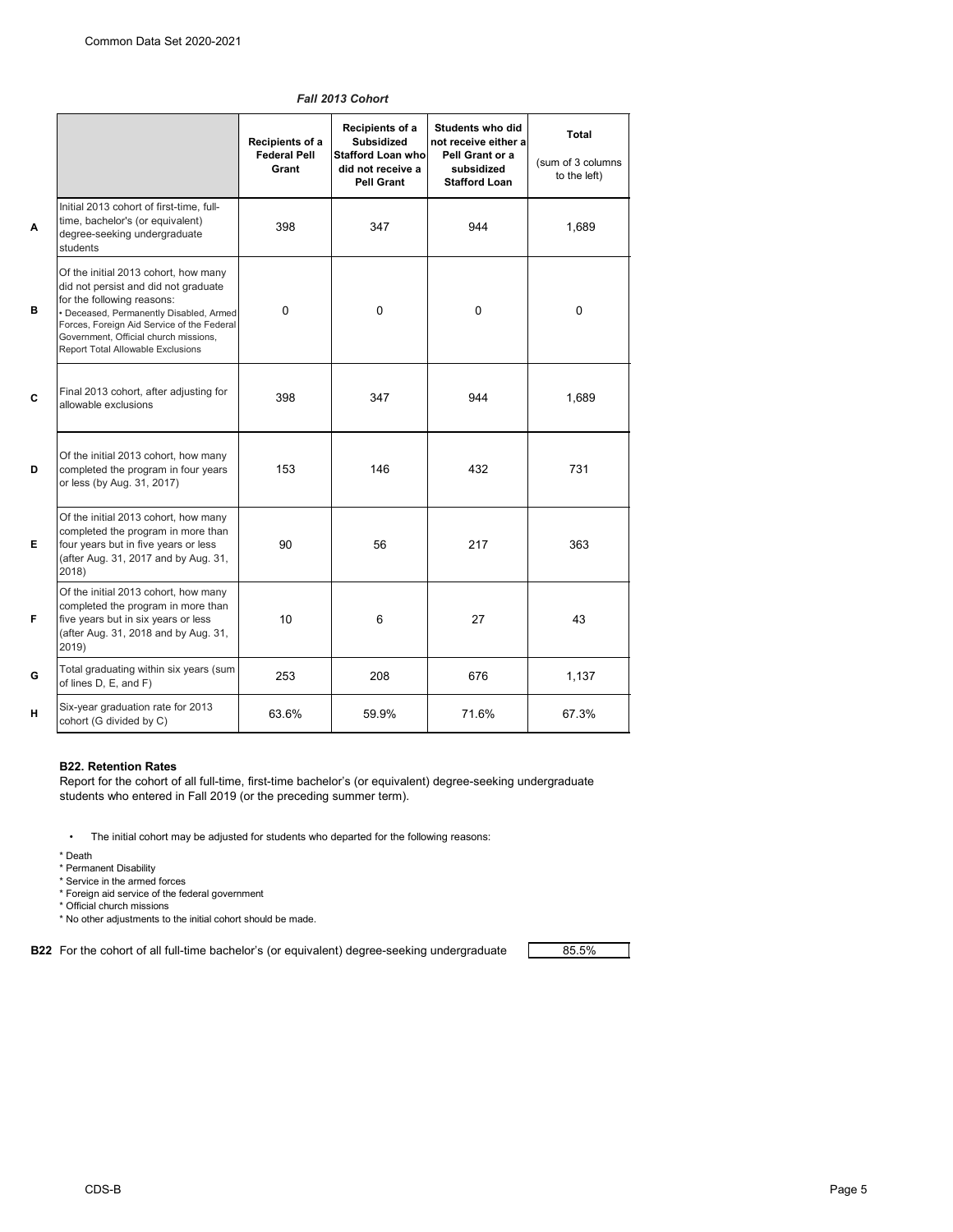# **C. FIRST-TIME, FIRST-YEAR (FRESHMAN) ADMISSION**

### **C1-C2: Applications**

- **C1 First-time, first-year (freshman) students:** Provide the number of degree-seeking, first-time, first-year students who applied, were admitted, and enrolled (full- or part-time) in **Fall 2020**.
	- Include early decision, early action, and students who began studies during summer in this cohort.
	- Applicants should include only those students who fulfilled the requirements for consideration for admission (i.e., who completed actionable applications) and who have been notified of one of the following actions: admission, non-admission, placement on waiting list, or application withdrawn (by applicant or institution).
	- Admitted applicants should include wait-listed students who were subsequently offered admission.

| Total first-time, first-year (freshman) men who applied               | 1,936 |
|-----------------------------------------------------------------------|-------|
| Total first-time, first-year (freshman) women who applied             | 3,098 |
|                                                                       |       |
| Total first-time, first-year (freshman) men who were admitted         | 1,518 |
| Total first-time, first-year (freshman) women who were admitted       | 2,466 |
|                                                                       |       |
| Total full-time, first-time, first-year (freshman) men who enrolled   | 512   |
| Total part-time, first-time, first-year (freshman) men who enrolled   | -51   |
|                                                                       |       |
| Total full-time, first-time, first-year (freshman) women who enrolled | 962   |

# **C2 Freshman wait-listed students**

Students who met admission requirements but whose final admission was contingent on space availability

|                                                             | √es | Nc |  |
|-------------------------------------------------------------|-----|----|--|
| Do you have a policy of placing students on a waiting list? |     |    |  |

3

If yes, please answer the questions below for **Fall 2020** admissions:

Total part-time, first-time, first-year (freshman) women who enrolled

| <b>WAITING LIST</b>                                             | <b>TOTAL</b> |
|-----------------------------------------------------------------|--------------|
| Number of qualified applicants offered a place on waiting list: |              |
| Number accepting a place on the waiting list:                   |              |
| Number of wait-listed students admitted:                        |              |

Is your waiting list ranked?

If yes, do you release that information to students? Do you release that information to school counselors?

| Yes | No |
|-----|----|
|     |    |
|     |    |

### **C3-C5: Admission Requirements**

#### **C3 High school completion requirement**

Check the appropriate box to identify your high school completion requirement for degree-seeking entering students:

High school diploma is required and GED is accepted

High school diploma is required and GED is not accepted

High school diploma or equivalent is not required

**C4 Does your institution require or recommend a general college-preparatory program for degreeseeking students?**

| Require   |
|-----------|
| Recommend |

X

Neither require nor recommend

#### **C5 Distribution of high school units required and/or recommended.** Specify the distribution of academic high school course units required and/or recommended of all or most degree-seeking students using Carnegie units (one unit equals one year of study or its equivalent). If you use a different system for calculating units, please convert.

|                              | <b>Units</b>    | <b>Units</b>       |
|------------------------------|-----------------|--------------------|
|                              | <b>Required</b> | <b>Recommended</b> |
| Total academic units         | 15              |                    |
| English                      |                 |                    |
| <b>Mathematics</b>           |                 |                    |
| Science                      |                 |                    |
| Of these, units that must be |                 |                    |
| lab                          |                 |                    |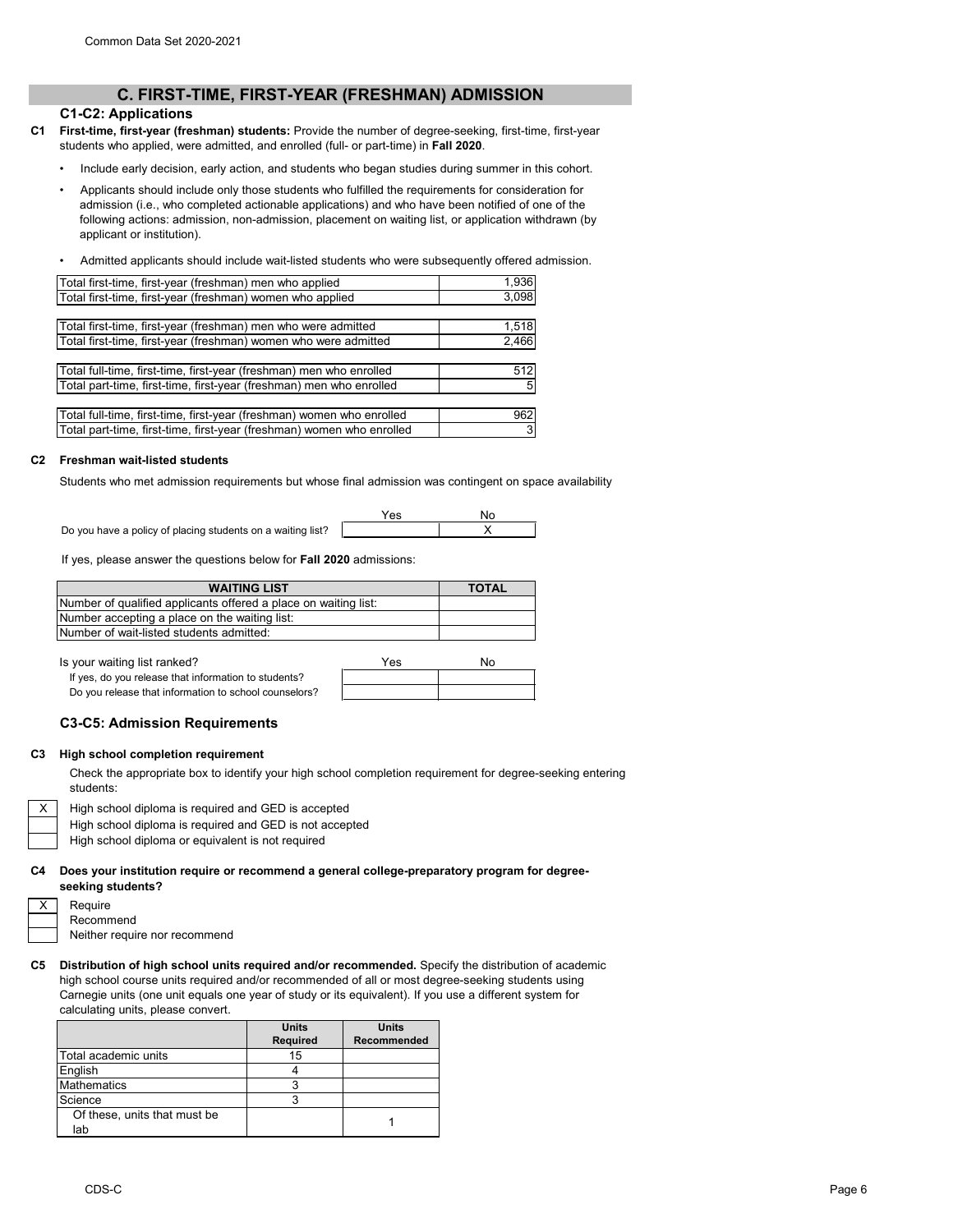| Foreign language              |  |
|-------------------------------|--|
| Social studies                |  |
| History                       |  |
| Academic electives            |  |
| <b>Computer Science</b>       |  |
| <b>Visual/Performing Arts</b> |  |
| Other (specify)               |  |

# **C6-C7: Basis for Selection**

**C6** Do you have an open admission policy, under which virtually all secondary school graduates or students with GED equivalency diplomas are admitted without regard to academic record, test scores, or other qualifications? If so, check which applies:

Open admission policy as described above for all students

Open admission policy as described above for most students, but--

selective admission for out-of-state students

selective admission to some programs

other (explain):

#### **C7 Relative importance of each of the following academic and nonacademic factors in your first-time, first-year, degree-seeking (freshman) admission decisions.**

|                                   | <b>Very Important</b> | Important | <b>Considered</b> | <b>Not Considered</b> |
|-----------------------------------|-----------------------|-----------|-------------------|-----------------------|
| <b>Academic</b>                   |                       |           |                   |                       |
|                                   | X                     |           |                   |                       |
| Rigor of secondary school record  |                       |           |                   |                       |
| Class rank                        | X                     |           |                   |                       |
| Academic GPA                      | X                     |           |                   |                       |
| Standardized test scores          | X                     |           |                   |                       |
| <b>Application Essay</b>          |                       |           | Χ                 |                       |
| Recommendation(s)                 |                       |           | X                 |                       |
| <b>Nonacademic</b>                |                       |           |                   |                       |
| Interview                         |                       |           | X                 |                       |
| <b>Extracurricular activities</b> |                       |           |                   | X                     |
| Talent/ability                    |                       |           | X                 |                       |
| Character/personal qualities      |                       |           |                   | X                     |
| First generation                  |                       |           | X                 |                       |
| Alumni/ae relation                |                       |           |                   | X                     |
| Geographical residence            |                       |           |                   | X                     |
| State residency                   |                       |           |                   | X                     |
| Religious affiliation/commitment  |                       |           |                   | X                     |
| Racial/ethnic status              |                       |           |                   | X                     |
| Volunteer work                    |                       |           |                   | X                     |
| Work experience                   |                       |           |                   | X                     |
| Level of applicant's interest     |                       |           |                   | X                     |

# **C8: SAT and ACT Policies**

**Entrance exams** 

Does your institution make use of SAT, ACT, or SAT Subject Test scores in **admission** decisions for first-time, first-year, degree-seeking applicants?

| Yes | No |
|-----|----|
|     |    |

**C8A** If yes, place check marks in the appropriate boxes below to reflect your institution's policies for use in admission for **Fall 2021.**

|                              | <b>ADMISSION</b> |                  |                         |                                        |                 |
|------------------------------|------------------|------------------|-------------------------|----------------------------------------|-----------------|
|                              | <b>Require</b>   | <b>Recommend</b> | <b>Require for Some</b> | <b>Consider if</b><br><b>Submitted</b> | <b>Not Used</b> |
| SAT or ACT                   |                  |                  |                         |                                        |                 |
| <b>ACT Only</b>              |                  |                  |                         |                                        |                 |
| <b>SAT Only</b>              |                  |                  |                         |                                        |                 |
| SAT and SAT Subject Tests or |                  |                  |                         |                                        |                 |
| <b>ACT</b>                   |                  |                  |                         |                                        |                 |
| <b>SAT Subject Tests</b>     |                  |                  |                         |                                        |                 |

**C8B** If your institution will make use of the ACT in admission decisions for first-time, first-year, degree-seeking applicants for **Fall 2021** please indicate which ONE of the following applies (regardless of whether the writing score will be used in the admissions process):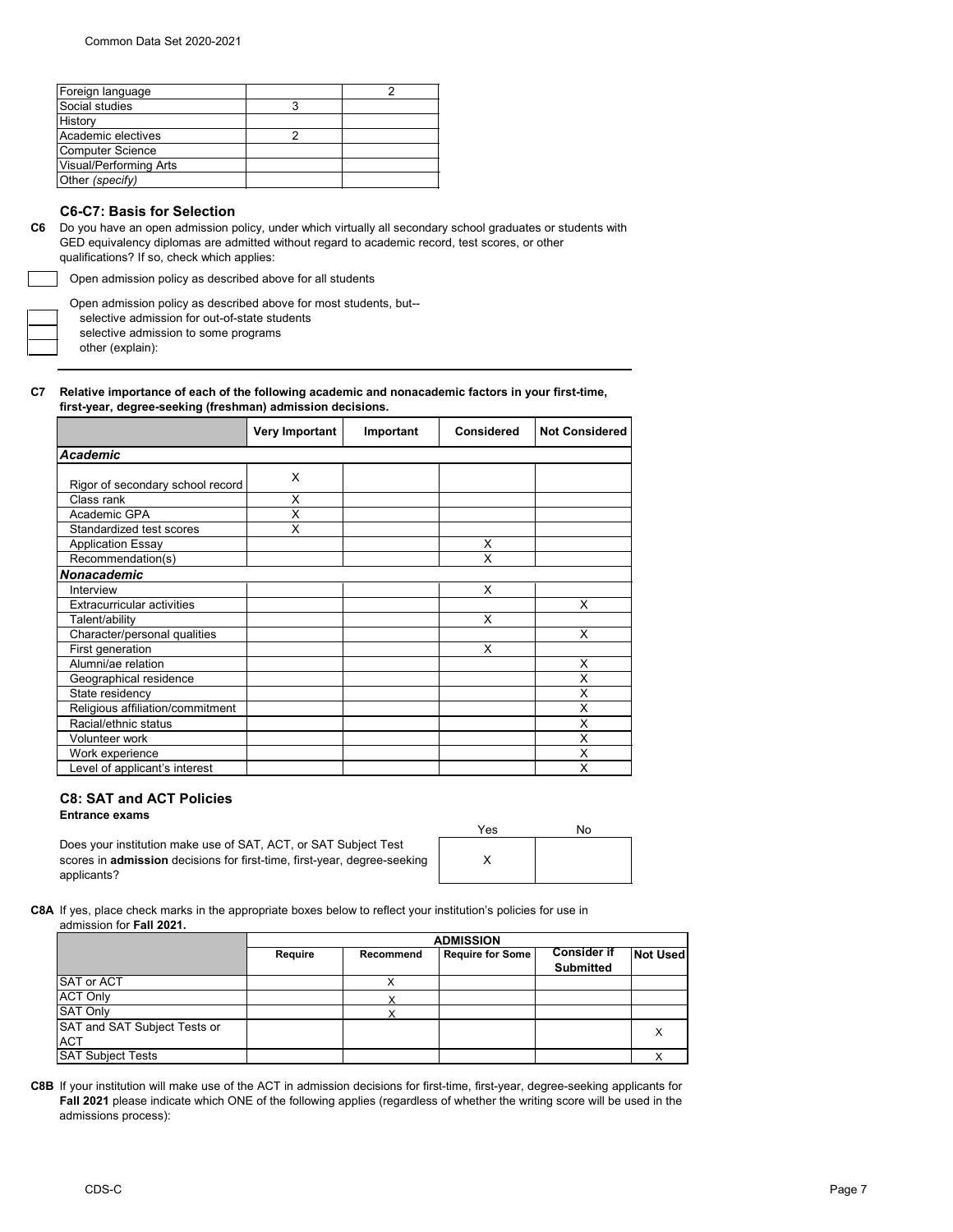

ACT with writing required

ACT with writing recommended ACT with or without writing accepted

**C8B** If your institution will make use of the SAT in admission decisions for first-time, first-year, degree-seeking applicants for **Fall 2021** please indicate which ONE of the following applies (regardless of whether the Essay score will be used in the admissions process):



SAT with Essay component required

SAT with or without Essay component accepted SAT with Essay component recommended

**C8C** Please indicate how your institution will use the SAT or ACT essay component; check all that apply.



**C8D** In addition, does your institution use applicants' test scores for academic advising?



**C8E** Latest date by which SAT or ACT scores must be received for fall-term admission Latest date by which SAT Subject Test scores must be received for fall-term admission

**C8F** If necessary, use this space to clarify your test policies (e.g., if tests are recommended for some students, or if tests are not required of some students):



**C8G** Please indicate which tests your institution uses for **placement (e.g., state tests):**

|   | <b>SAT</b>               |
|---|--------------------------|
|   | <b>ACT</b>               |
|   | <b>SAT Subject Tests</b> |
| χ | AP                       |
| χ | CLEP                     |
| χ | Institutional Exam       |
|   | State Exam (specify):    |
|   |                          |

# **C9-C12: Freshman Profile**

Provide information for **ALL enrolled, degree-seeking, full-time and part-time, first-time, first-year (freshman) students** enrolled in **Fall 2020**, including students who began studies during summer, international students/nonresident aliens, and students admitted under special arrangements.

#### **C9 Percent and number of first-time, first-year (freshman) students enrolled in Fall 2020 who submitted**

- Include information for **ALL enrolled, degree-seeking, first-time, first-year (freshman) students** • Do not include partial test scores (e.g., mathematics scores but not critical reading for a category of
- students) or combine other standardized test results (such as TOEFL) in this item. • Do not convert SAT scores to ACT scores and vice versa.
- If a student submitted multiple sets of scores for a single test, report this information according to how
- **•** If you consider the highest scores from either submission, use the highest combination of scores
- Percent Number **•** If you average the scores, use the average to report the scores.

|                              | <u>Feirchil</u> | nuunde |
|------------------------------|-----------------|--------|
| <b>Submitting SAT Scores</b> | 3%              |        |
| <b>Submitting ACT Scores</b> | 95%             | 1.401  |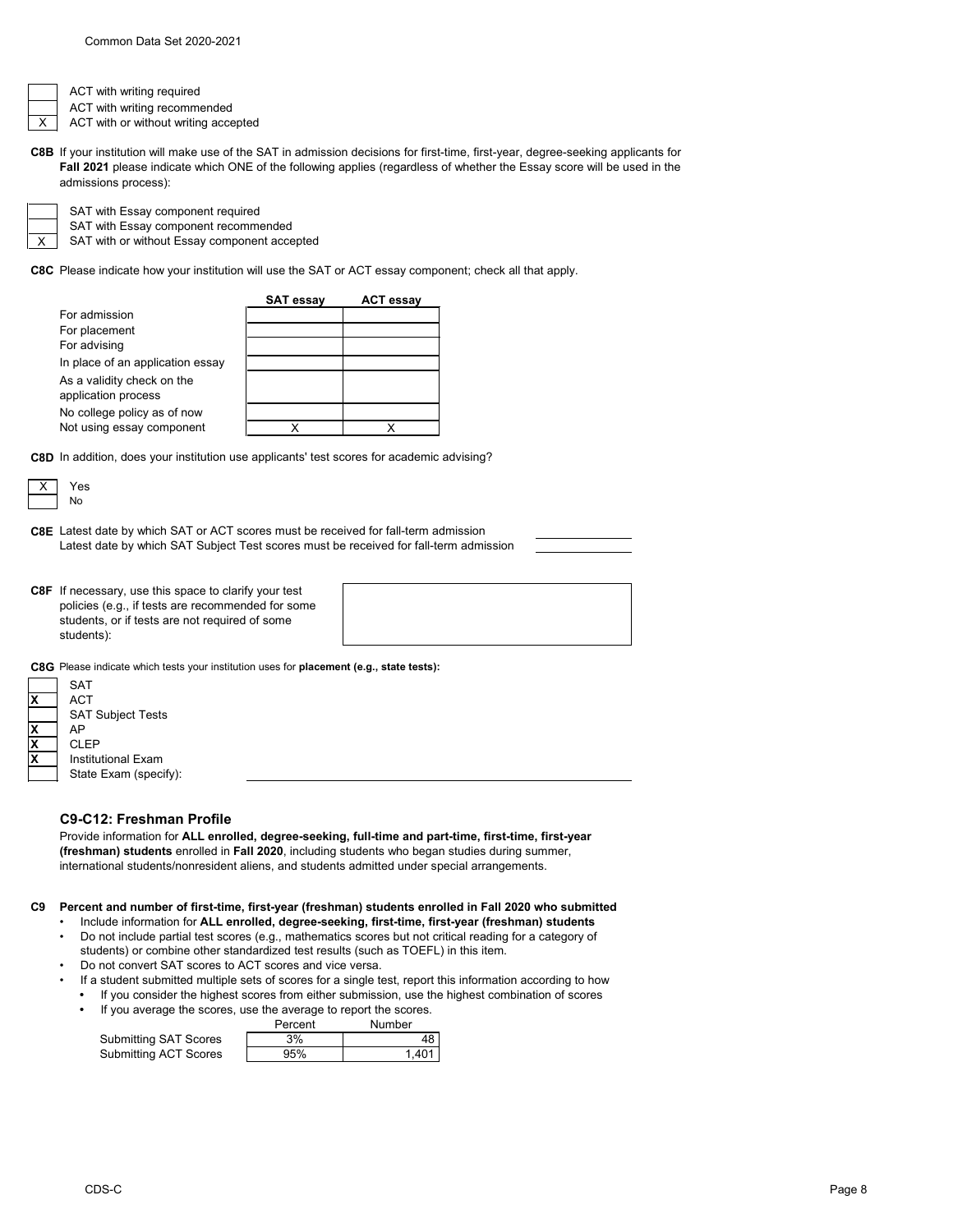**For each assessment listed below, report the score that represents the 25th percentile (the score that 25 percent of the freshman population scored at or below) and the 75th percentile score (the score that 25 percent scored at or above).**

| <b>Assessment</b>    | 25th Percentile | <b>75th Percentile</b> |
|----------------------|-----------------|------------------------|
| <b>SAT Composite</b> |                 |                        |
| Writing              |                 |                        |
| <b>SAT Math</b>      |                 |                        |
| <b>ACT Composite</b> | 25              | 19                     |
| <b>ACT Math</b>      | 25              | 18                     |
| <b>ACT English</b>   | 25              | 19                     |
| <b>ACT Writing</b>   |                 |                        |

**Percent of first-time, first-year (freshman) students with scores in each range:**

| <b>Score Range</b>   | <b>SAT Evidence-</b><br><b>Based Reading</b><br>and Writing | <b>SAT Math</b> |
|----------------------|-------------------------------------------------------------|-----------------|
| 700-800              |                                                             |                 |
| 600-699              |                                                             |                 |
| 500-599              |                                                             |                 |
| 400-499              |                                                             |                 |
| 300-399              |                                                             |                 |
| 200-299              |                                                             |                 |
| Totals should = 100% |                                                             |                 |

| <b>Score Range</b>      | <b>SAT Composite</b> |
|-------------------------|----------------------|
| 1400-1600               |                      |
| 1200-1399               |                      |
| 1000-1199               |                      |
| 800-999                 |                      |
| 600-799                 |                      |
| 400-599                 |                      |
| Totals should = $100\%$ |                      |

| <b>Score Range</b>   | <b>ACT Composite</b> | <b>ACT English</b> | <b>ACT Math</b> |
|----------------------|----------------------|--------------------|-----------------|
| 30-36                | 6.42%                | 9.71%              | 4.28%           |
| 24-29                | 32.83%               | 25.84%             | 35.25%          |
| $18 - 23$            | 50.54%               | 43.50%             | 39.45%          |
| $12 - 17$            | 10.21%               | 19.73%             | 21.02%          |
| $6 - 11$             | 0.00%                | 1.22%              | 0.00%           |
| Below 6              |                      |                    |                 |
| Totals should = 100% | 100.00%              | 100.00%            | 100.00%         |

**C10 Percent of all degree-seeking, first-time, first-year (freshman) students who had high school class rank within each of the following ranges (report information for those students from whom you collected high school rank information)**

| <b>Assessment</b>                                                         | <b>Percent</b> |                           |
|---------------------------------------------------------------------------|----------------|---------------------------|
| Percent in top tenth of high school graduating class                      | 21%            |                           |
| Percent in top quarter of high school graduating class                    | 52%            |                           |
| Percent in top half of high school graduating class                       |                | 84% Top half +            |
| Percent in bottom half of high school graduating class                    |                | 16% bottom half = $100\%$ |
| Percent in bottom quarter of high school graduating class                 | 2%             |                           |
| Percent of total first-time, first-year (freshmen) students who submitted |                |                           |
| high school class rank:                                                   | 66.1%          |                           |

**C11 Percentage of all enrolled, degree-seeking, first-time, first-year (freshman) students who had high school gradepoint averages within each of the following ranges (using 4.0 scale). Report information only for those students from whom you collected high school GPA.**

| <b>Score Range</b>                        | <b>Percent</b> |
|-------------------------------------------|----------------|
| Percent who had GPA of 4.0                | 14.9%।         |
| Percent who had GPA between 3.75 and 3.99 | 31.3%L         |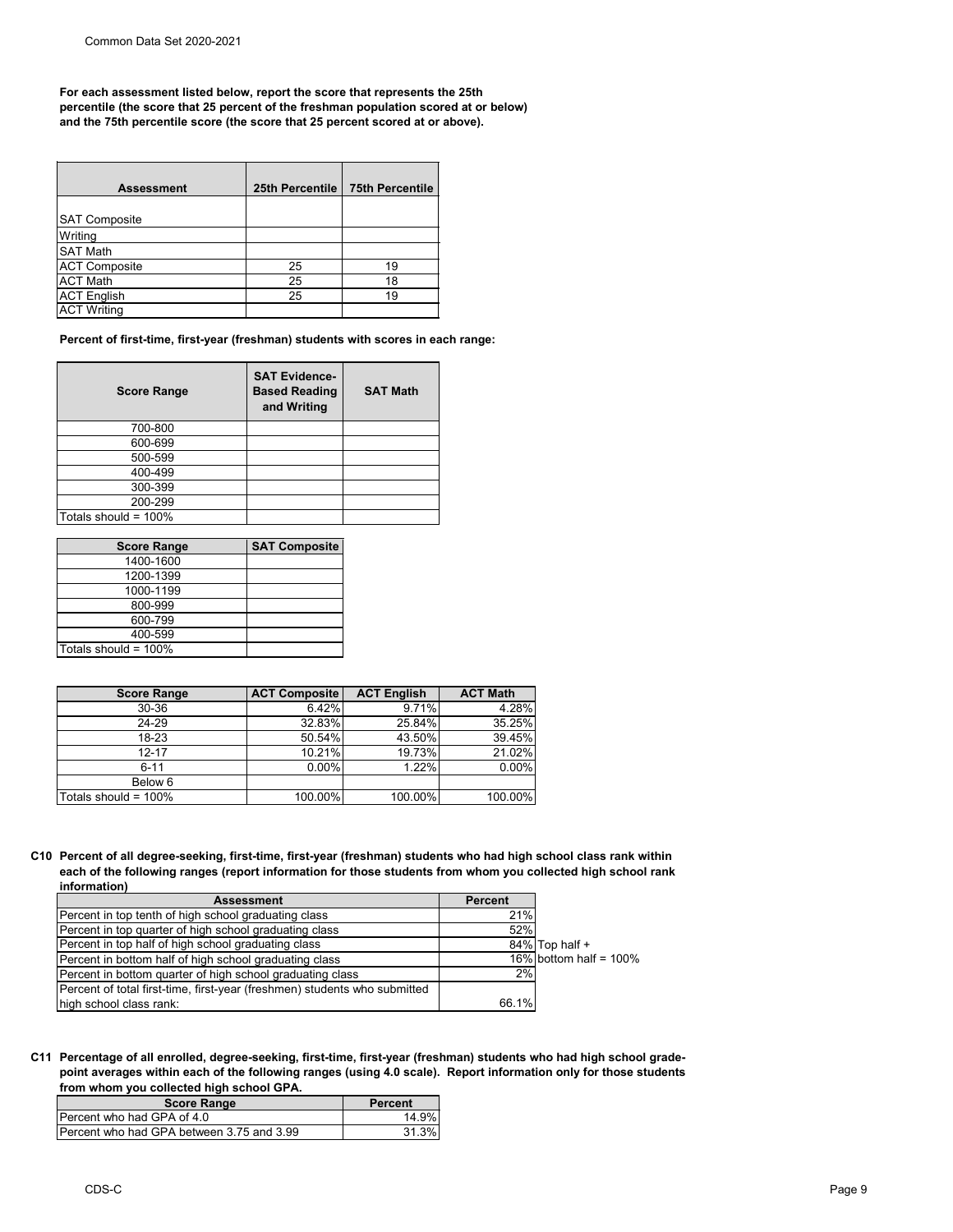|                 | Percent who had GPA between 3.50 and 3.74                                                                           | 21.5%                        |       |    |
|-----------------|---------------------------------------------------------------------------------------------------------------------|------------------------------|-------|----|
|                 | Percent who had GPA between 3.25 and 3.49                                                                           | 14.6%                        |       |    |
|                 | Percent who had GPA between 3.00 and 3.24                                                                           | 9.7%                         |       |    |
|                 | Percent who had GPA between 2.50 and 2.99                                                                           | 6.9%                         |       |    |
|                 | Percent who had GPA between 2.0 and 2.49                                                                            | 1.1%                         |       |    |
|                 | Percent who had GPA between 1.0 and 1.99                                                                            |                              |       |    |
|                 | Percent who had GPA below 1.0                                                                                       |                              |       |    |
|                 | Totals should = $100\%$                                                                                             | 100%                         |       |    |
|                 | Average high school GPA of all degree-seeking, first-time, first-year<br>C12 (freshman) students who submitted GPA: |                              | 3.61  |    |
|                 | Percent of total first-time, first-year (freshman) students who submitted<br>high school GPA:                       |                              | 97.6% |    |
| C <sub>13</sub> | <b>C13-C20: Admission Policies</b><br><b>Application Fee</b>                                                        |                              |       |    |
|                 | If your institution has waived its application fee for the Fall 2021 admission cycle please select no.              |                              |       |    |
|                 |                                                                                                                     | Yes                          | No    |    |
|                 | Does your institution have an application fee?                                                                      | $\times$                     |       |    |
|                 |                                                                                                                     | 40                           |       |    |
|                 | Amount of application fee:                                                                                          | \$                           |       |    |
|                 |                                                                                                                     | Yes                          | No    |    |
|                 | Can it be waived for applicants with financial need?                                                                | X                            |       |    |
| X.              | Same fee<br>Free<br>Reduced                                                                                         |                              |       |    |
|                 |                                                                                                                     |                              |       |    |
|                 | Can on-line application fee be waived for                                                                           | Yes                          | No    |    |
|                 | applicants with financial need?                                                                                     | X                            |       |    |
|                 | C14 Application closing date                                                                                        |                              |       |    |
|                 |                                                                                                                     | Yes                          | No    |    |
|                 | Does your institution have an application closing                                                                   | $\pmb{\times}$               |       |    |
|                 | date?                                                                                                               |                              |       |    |
|                 | <b>Date</b>                                                                                                         |                              |       |    |
|                 | Application closing date (fall)<br>8/1                                                                              |                              |       |    |
|                 | <b>Priority Date</b>                                                                                                |                              |       |    |
|                 |                                                                                                                     |                              |       |    |
|                 |                                                                                                                     |                              |       |    |
|                 |                                                                                                                     |                              | Yes   | No |
|                 | C15 Are first-time, first-year students accepted for terms other than the                                           |                              | X     |    |
|                 | fall?                                                                                                               |                              |       |    |
|                 |                                                                                                                     |                              |       |    |
|                 | C16 Notification to applicants of admission decision sent (fill in one only)                                        |                              |       |    |
|                 |                                                                                                                     |                              |       |    |
|                 | On a rolling basis beginning                                                                                        |                              |       |    |
|                 | By (date):                                                                                                          |                              |       |    |
|                 | Other:                                                                                                              |                              |       |    |
|                 | C17 Reply policy for admitted applicants (fill in one only)                                                         |                              |       |    |
|                 |                                                                                                                     |                              |       |    |
|                 | Must reply by (date):<br>No set date                                                                                |                              |       |    |
|                 | Must reply by May 1st or within                                                                                     | weeks if notified thereafter |       |    |
|                 | Other:                                                                                                              |                              |       |    |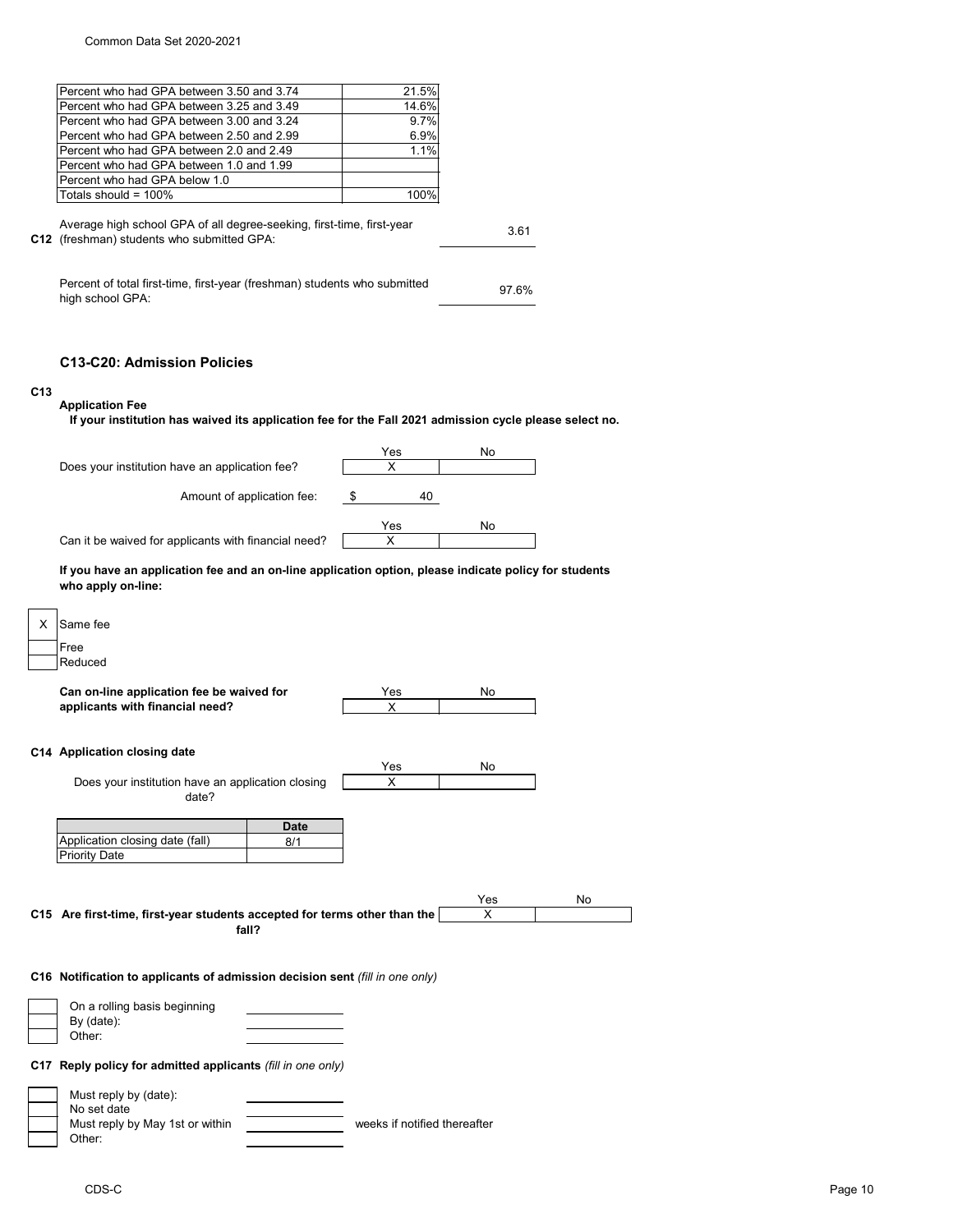Deadline for housing deposit (MMDD): Amount of housing deposit:

Refundable if student does not enroll?

| Yes, in |
|---------|
| Yes, in |
| Nο      |

# **C18 Deferred admission**

full part

|                                                                                 | Yes | No. |
|---------------------------------------------------------------------------------|-----|-----|
| Does your institution allow students to postpone enrollment after<br>admission? |     |     |
| vear<br>If yes, maximum period of postponement:                                 |     |     |

### **C19 Early admission of high school students**

| Does your institution allow high school students to enroll as full-time,                      | Yes | No |
|-----------------------------------------------------------------------------------------------|-----|----|
| first-time, first-year (freshman) students one year or more before high<br>school graduation? |     |    |

**C20 Common Application:** Question removed from CDS. (Initiated during 2006-2007 cycle)

# **C21-C22: Early Decision and Early Action Plans**

## **C21 Early Decision**

| Does your institution offer an early decision plan (an admission plan that                                                                                                                                                                                    | Yes | No      |
|---------------------------------------------------------------------------------------------------------------------------------------------------------------------------------------------------------------------------------------------------------------|-----|---------|
| permits students to apply and be notified of an admission decision well<br>in advance of the regular notification date and that asks students to<br>commit to attending if accepted) for first-time, first-year (freshman)<br>applicants for fall enrollment? |     | X       |
| If "yes," please complete the following:<br>First or only early decision plan notification date<br>Other early decision plan closing date<br>Other early decision plan notification date                                                                      |     |         |
| For the Fall 2020 entering class:<br>Number of early decision applications received by your institution<br>Number of applicants admitted under early decision plan<br>Please provide significant details about your early decision plan:                      |     |         |
| C22 Early action                                                                                                                                                                                                                                              |     |         |
| Do you have a nonbinding early action plan whereby students are<br>If "yes," please complete the following:<br>Early action closing date                                                                                                                      | Yes | No<br>X |
| Early action notification date                                                                                                                                                                                                                                |     |         |
| Is your early action plan a "restrictive" plan under which you limit<br>students from applying to other early plans?                                                                                                                                          | Yes | No      |
|                                                                                                                                                                                                                                                               |     |         |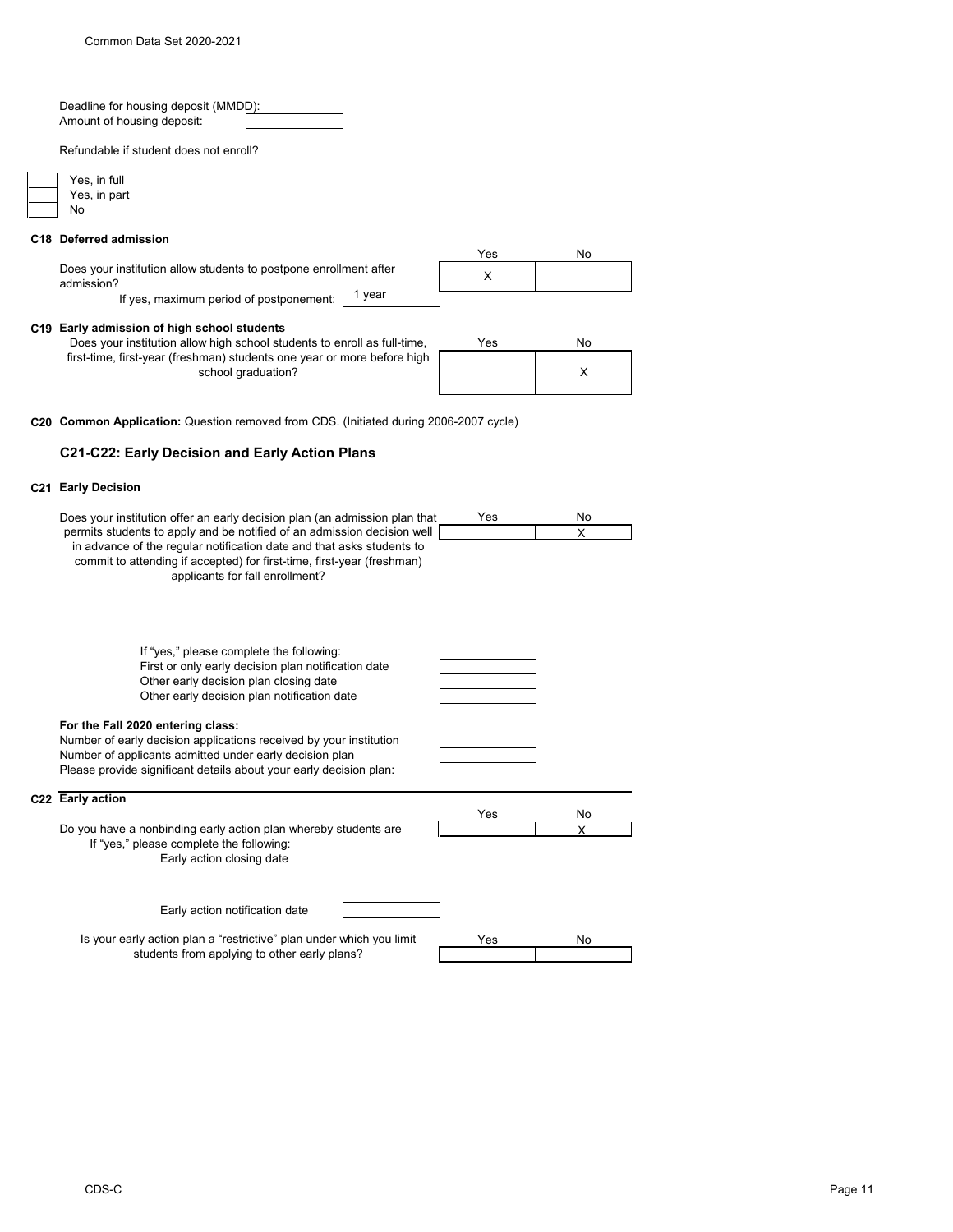# **D. TRANSFER ADMISSION**

# **D1-D2: Fall Applicants**

**D1** Does your institution enroll transfer students? (If no, please  $\begin{array}{ccc} \times \end{array}$ skip to Section E) If yes, may transfer students earn advanced standing credit by transferring credits earned from course work completed at other colleges/universities?

| Yes | No |
|-----|----|
| Χ   |    |
| X   |    |

**D2** Provide the number of students who applied, were admitted, and enrolled as degree-seeking transfer students in **Fall 2020.**

|              | <b>Applicants</b> | <b>Admitted</b><br><b>Applicants</b> | <b>Enrolled</b><br><b>Applicants</b> |
|--------------|-------------------|--------------------------------------|--------------------------------------|
| Men          | 608               | 470                                  | 320                                  |
| Women        | 749               | 557                                  | 372                                  |
| <b>Total</b> | 1,357             | 1.027                                | 692                                  |

# **D3-D11: Application for Admission**

**D3** Indicate terms for which transfers may enroll:

| Fall |  |
|------|--|
| Wint |  |
| Spri |  |
| Sum  |  |

ter ing

nmer

**D4** Must a transfer applicant have a minimum number of credits completed or else must apply as an entering freshman?



If yes, what is the minimum number of credits and the unit of measure?

**D5** Indicate all items required of transfer students to apply for admission:

|                                                            | <b>Required of All</b> | Recommended<br>of All | Recommended<br>of Some | <b>Required of</b><br>Some | <b>Not Required</b> |
|------------------------------------------------------------|------------------------|-----------------------|------------------------|----------------------------|---------------------|
| High school transcript                                     |                        |                       |                        | х                          |                     |
| College transcript(s)                                      |                        |                       |                        |                            |                     |
| Essay or personal<br>statement                             |                        |                       |                        |                            | х                   |
| Interview                                                  |                        |                       |                        |                            | X                   |
| Standardized test scores                                   |                        |                       | x                      |                            |                     |
| Statement of good<br>standing from prior<br>institution(s) |                        |                       |                        |                            | X                   |

**D6** If a minimum high school grade point average is required of transfer applicants, specify (on a 4.0 scale):

N/A

- **D7** If a minimum college grade point average is required of transfer applicants, specify (on a 4.0 scale):
- **D8** List any other application requirements specific to transfer applicants:
- **D9** List application priority, closing, notification, and candidate reply dates for transfer students. If applications are reviewed on a continuous or rolling basis, place a check mark in the "Rolling admission" column.

| D <sub>9</sub> |        | <b>Priority Date</b> | <b>Closing Date</b> | <b>Notification Date</b> | <b>Reply Date</b> | <b>Rolling</b><br><b>Admission</b> |
|----------------|--------|----------------------|---------------------|--------------------------|-------------------|------------------------------------|
| D <sub>9</sub> | Fall   |                      |                     |                          |                   |                                    |
| D <sub>9</sub> | Winter |                      |                     |                          |                   |                                    |
| D <sub>9</sub> | Spring |                      |                     |                          |                   |                                    |
| D <sub>9</sub> | Summer |                      |                     |                          |                   |                                    |

**D10** Does an open admission policy, if reported, apply to transfer students?

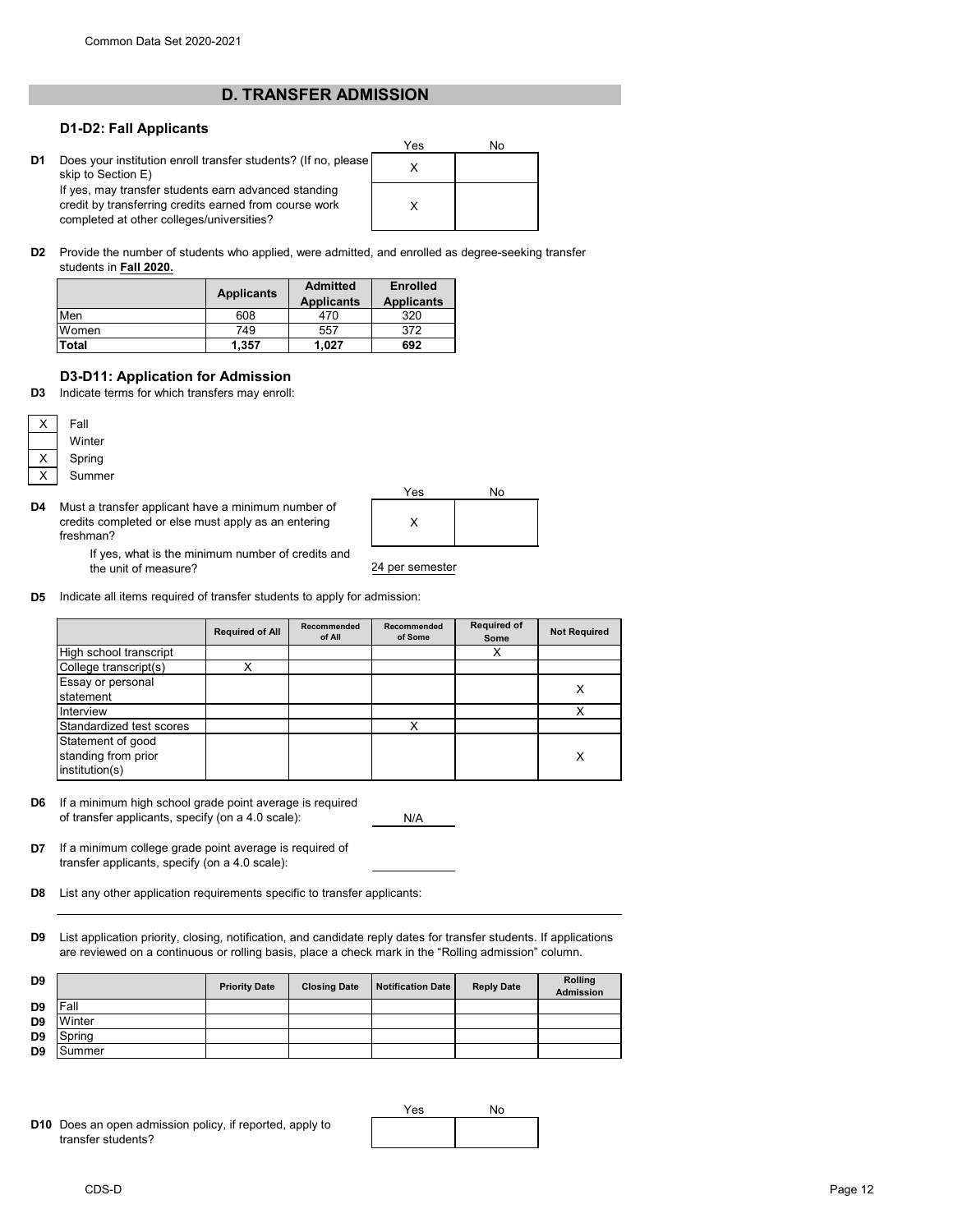**D11** Describe additional requirements for transfer admission, if applicable:

|     | <b>D12-D17: Transfer Credit Policies</b><br><b>D12</b> Report the lowest grade earned for any<br>course that may be transferred for credit: |               |           |  |
|-----|---------------------------------------------------------------------------------------------------------------------------------------------|---------------|-----------|--|
|     | <b>D13</b> Maximum number of credits or courses that may be<br>transferred from a two-year institution:                                     | Number<br>65  | Unit Type |  |
|     |                                                                                                                                             | <b>Number</b> | Unit Type |  |
|     | <b>D14</b> Maximum number of credits or courses that may be<br>transferred from a four-year institution:                                    | N/A           |           |  |
|     | <b>D15</b> Minimum number of credits that transfers must complete at<br>your institution to earn an associate degree:                       |               |           |  |
|     | <b>D16</b> Minimum number of credits that transfers must complete at<br>your institution to earn a bachelor's degree:                       | 32            |           |  |
|     | <b>D17</b> Describe other transfer credit policies:                                                                                         |               |           |  |
| D18 | D18-D22: Military Service Transfer Credit Policies<br>Does your institution accept the following military/veteran transfer credits:         |               |           |  |
|     |                                                                                                                                             | Yes           | No        |  |

|                 |                                                                     | - ט    | IV        |
|-----------------|---------------------------------------------------------------------|--------|-----------|
|                 | American Council on Education (ACE)                                 | X      |           |
|                 | College Level Examination Program (CLEP)                            | X      |           |
|                 | DANTES Subject Standardized Tests (DSST)                            | X      |           |
|                 |                                                                     |        |           |
|                 |                                                                     | Number | Unit Type |
|                 | <b>D19</b> Maximum number of credits or courses that may be         |        |           |
|                 | transferred based on military education evaluated by the            |        |           |
|                 | American Council on Education (ACE):                                |        |           |
|                 |                                                                     |        |           |
|                 |                                                                     | Number | Unit Type |
| D20             | Maximum number of credits or courses that may be transferred        |        |           |
|                 | based on Department of Defense supported prior learning             | 32     |           |
|                 | assessments (College Level Examination Program (CLEP) or            |        |           |
|                 | DANTES Subject Standardized Tests (DSST)):                          |        |           |
|                 |                                                                     |        |           |
|                 |                                                                     | Yes    | No.       |
| D <sub>21</sub> | Are the military/veteran credit transfer policies published on your | X      |           |
|                 | website?                                                            |        |           |
|                 |                                                                     |        |           |
|                 | If yes, please provide the URL where the policy can be located:     |        |           |
|                 | https://military.uni.edu/getting-started-uni                        |        |           |

**D22** Describe other military/veteran transfer credit policies unique to your institution: In addition to honoring ACE credit recommendations for transfer credit, UNI grants equivalent transfer credit for the fulfillment of Category 1D "Dimensions of Well-Being" for military students who provide a Joint Services Transcript. This is 2 hours of credit that applies toward the 44 credits in the Liberal Arts Core.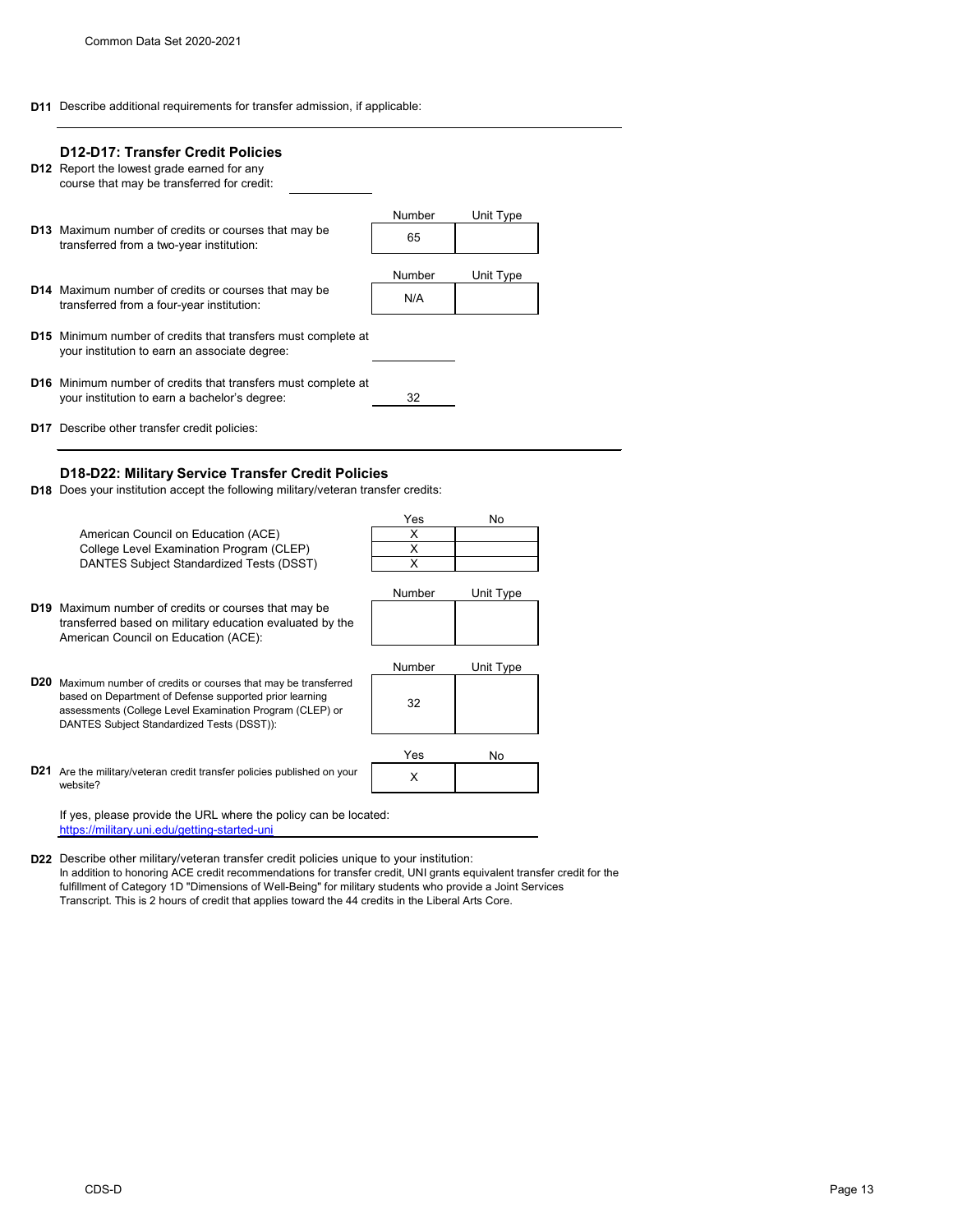# **E. ACADEMIC OFFERINGS AND POLICIES**

**E1 Special study options:** Identify those programs available at your institution. Refer to the glossary for definitions.

| X. | Accelerated program                                                        |
|----|----------------------------------------------------------------------------|
| X  | Cooperative education program                                              |
|    | Cross-registration                                                         |
| X. | Distance learning                                                          |
| X. | Double major                                                               |
| X  | Dual enrollment                                                            |
| X  | English as a Second Language (ESL)                                         |
| X  | Exchange student program (domestic)                                        |
| X  | External degree program                                                    |
| X  | Honors Program                                                             |
| X  | Independent study                                                          |
| X  | Internships                                                                |
| X  | Liberal arts/career combination                                            |
| X  | Student-designed major                                                     |
| X  | Study abroad                                                               |
| X  | Teacher certification program                                              |
| X  | Weekend college                                                            |
| X. | Other (specify):                                                           |
|    | Undergraduate Dual Degree Majors, Undergraduate and Graduate certificates. |
|    |                                                                            |

**E2 Has been removed from the CDS.**

# **E3 Areas in which all or most students are required to complete some course**

|              | work prior to graduation:                                    |
|--------------|--------------------------------------------------------------|
| X.           | Arts/fine arts                                               |
|              | Computer literacy                                            |
| X            | English (including composition)                              |
| X            | Foreign languages                                            |
| X            | History                                                      |
| X            | <b>Humanities</b>                                            |
| X            | <b>Mathematics</b>                                           |
| X            | Philosophy                                                   |
| X            | Sciences (biological or physical)                            |
| X            | Social science                                               |
| $\mathsf{X}$ | Other (describe):                                            |
|              | Capstone experience, personal wellness, non-western cultures |
|              |                                                              |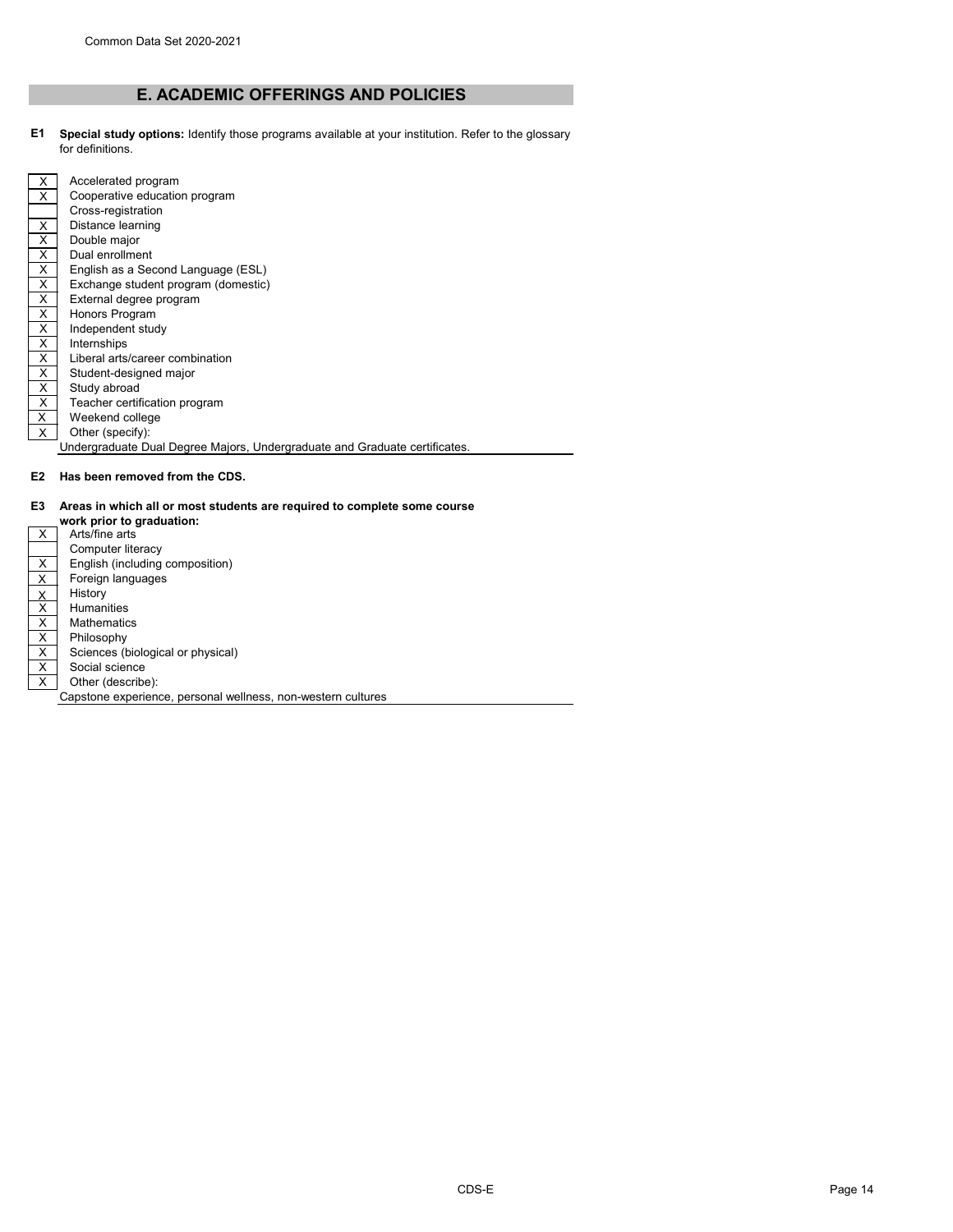# **F. STUDENT LIFE**

#### **F1 Percentages of first-time, first-year (freshman) degree-seeking students and degree-seeking undergraduates enrolled in Fall 2020 who fit the following categories:**

|                                                                                                   | First-time, first-<br>year (freshman)<br>students | <b>Undergraduates</b> |
|---------------------------------------------------------------------------------------------------|---------------------------------------------------|-----------------------|
| Percent who are from out of state (exclude<br>international/nonresident aliens from the numerator |                                                   |                       |
| and denominator)                                                                                  | 9%                                                | 7%                    |
| Percent of men who join fraternities                                                              | 4%                                                | 5%                    |
| Percent of women who join sororities                                                              | 6%                                                | 7%                    |
| Percent who live in college-owned, -operated, or -                                                |                                                   |                       |
| affiliated housing                                                                                | 89%                                               | 34%                   |
| Percent who live off campus or commute                                                            | 11%                                               | 66%                   |
| Percent of students age 25 and older                                                              | 0%                                                | 6%                    |
| Average age of full-time students                                                                 | 19                                                | 19                    |
| Average age of all students (full- and part-time)                                                 |                                                   |                       |
|                                                                                                   | 21                                                |                       |

**F2 Activities offered.** Identify those programs available at your institution.

| х                                   | <b>Campus Ministries</b>           |
|-------------------------------------|------------------------------------|
|                                     | Choral groups                      |
| $\frac{X}{X}$                       | Concert band                       |
| $\overline{\mathsf{X}}$             | Dance                              |
| $\overline{X}$                      | Drama/theater                      |
|                                     | International Student Organization |
| $\frac{X}{X}$                       | Jazz band                          |
|                                     | Literary magazine                  |
| $\overline{\mathsf{X}}$             | Marching band                      |
| $\overline{\mathsf{x}}$             | Model UN                           |
| $rac{X}{X}$                         | Music ensembles                    |
|                                     | <b>Musical theater</b>             |
| $\overline{\mathsf{x}}$             | Opera                              |
| $\mathsf{\overline{X}}$             | Pep band                           |
| $\overline{\mathsf{x}}$             | Radio station                      |
| $\overline{\underline{X}}$          | Student government                 |
| $\frac{\overline{X}}{\overline{X}}$ | Student newspaper                  |
|                                     | Student-run film society           |
| X                                   | Symphony orchestra                 |
|                                     | <b>Television station</b>          |
| х                                   | Yearbook                           |
|                                     |                                    |

**F3 ROTC** (program offered in cooperation with Reserve Officers' Training Corps)

|                               | <b>On Campus</b> | <b>At Cooperating</b><br><b>Institution</b> | <b>Name of Cooperating</b><br><b>Institution</b> |
|-------------------------------|------------------|---------------------------------------------|--------------------------------------------------|
| Army ROTC is offered:         |                  |                                             |                                                  |
| <b>Naval ROTC is offered:</b> |                  |                                             |                                                  |
| IAir Force ROTC is offered:   |                  |                                             |                                                  |

**F4 Housing:** Check all types of college-owned, -operated, or -affiliated housing available for

|                                 | undergraduates at your institution.        |                              |
|---------------------------------|--------------------------------------------|------------------------------|
| X                               | Coed dorms                                 |                              |
| Χ                               | Men's dorms                                |                              |
| Χ                               | Women's dorms                              |                              |
| X                               | Apartments for married students            |                              |
| X.                              | Apartments for single students             |                              |
|                                 | Special housing for disabled               |                              |
| X                               | Special housing for international students |                              |
| X                               | Fraternity/sorority housing                |                              |
| $\frac{\mathsf{X}}{\mathsf{X}}$ | Cooperative housing                        |                              |
|                                 | Theme housing                              |                              |
| $\overline{\mathsf{x}}$         | Wellness housing                           |                              |
| Χ                               | Other housing options (specify):           | <b>Facilities accessible</b> |

le by persons with disabilities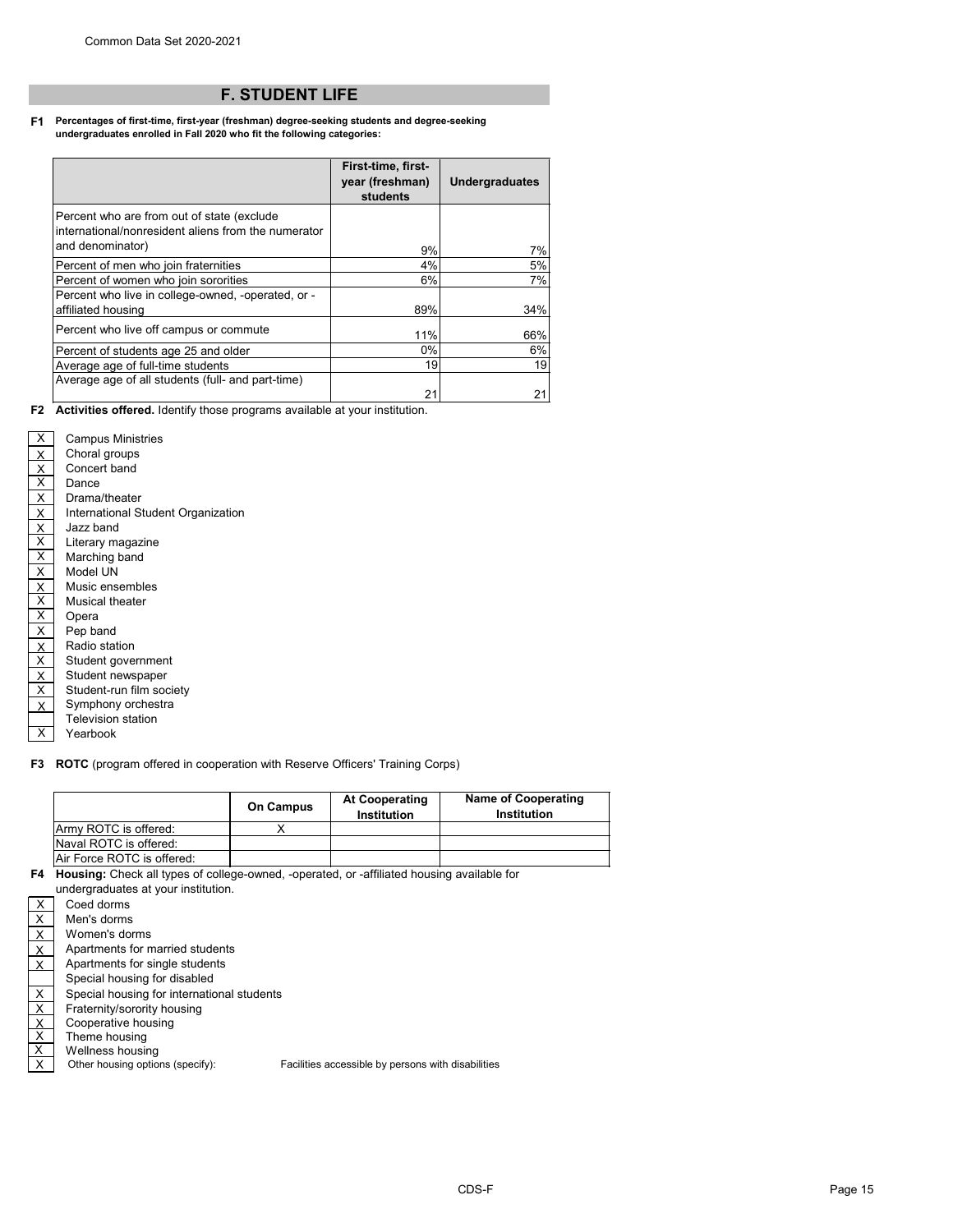# **G. ANNUAL EXPENSES**

**G0** Please provide the URL of your institution's net price calculator:

**Provide 2021-2022 academic year costs of attendance for the following categories that are applicable to your institution.**

 $X$  Check here if your institution's 2021-2022 academic year costs of attendance are not available at this time and provide an approximate date (i.e., month/day) when your institution's final 2021-2022 academic year costs of attendance will be available: 4/1/2021

# **G1 Undergraduate full-time tuition, required fees, room and board**

List the typical tuition, required fees, and room and board for a full-time undergraduate student for the **FULL 2021-2022** academic year. (30 semester hours or 45 quarter hours for institutions that derive annual tuition by multiplying credit hour cost by number of credits).

- A full academic year refers to the period of time generally extending from September to June; usually equated to two semesters, two trimesters, three quarters, or the period covered by a four-one-four plan.
- Room and board is defined as double occupancy and 19 meals per week or the maximum meal plan. • **Required fees** include only charges that all full-time students must pay that are **not** included in tuition
- (e.g., registration, health, or activity fees.)
- Do *not* include optional fees (e.g., parking, laboratory use).

| G1 |                                      | <b>First-Year</b> | <b>Undergraduates</b> |
|----|--------------------------------------|-------------------|-----------------------|
|    | <b>PRIVATE INSTITUTIONS</b>          |                   |                       |
|    | Tuition:                             |                   |                       |
|    | <b>PUBLIC INSTITUTIONS</b>           |                   |                       |
|    | Tuition: In-district                 |                   |                       |
|    | Tuition: In-state (out-of-district): |                   |                       |
|    | Tuition: Out-of-state:               |                   |                       |
|    | Tuition: Non-resident alien          |                   |                       |
|    | <b>FOR ALL INSTITUTIONS</b>          |                   |                       |
|    | <b>Required Fees</b>                 |                   |                       |
|    | Room and Board (on-campus):          |                   |                       |
|    | Room Only (on-campus):               |                   |                       |
|    | Board Only (on-campus meal plan):    |                   |                       |
|    |                                      |                   |                       |

Comprehensive tuition and room and board fee (if your college cannot provide separate tuition and room and board fees):

Other:

**G2** Number of credits per term a student can take for the stated <br>full time tuition full-time tuition.

| Minimum | Maximum |
|---------|---------|
| 12      |         |
| Yes     | No      |

X

- **G3** Do tuition and fees vary by year of study (e.g., sophomore,  $\begin{array}{ccc} \downarrow & & \downarrow & \downarrow \ \downarrow & & \downarrow & \downarrow \end{array}$ junior, senior)?
- **G4** Do tuition and fees vary by undergraduate instructional program?

If yes, what percentage of full-time undergraduates pay more than the tuition and fees reported in G1?

**G5** Provide the estimated expenses for a typical full-time undergraduate student:

|                       | <b>Residents</b> | <b>Commuters</b><br>(living at home) | <b>Commuters</b><br>(not living at home) |
|-----------------------|------------------|--------------------------------------|------------------------------------------|
| Books and supplies:   |                  |                                      |                                          |
| Room only:            |                  |                                      |                                          |
| Board only:           |                  |                                      |                                          |
| Room and board total* |                  |                                      |                                          |
| Transportation:       |                  |                                      |                                          |
| Other expenses:       |                  |                                      |                                          |

\* If your college cannot provide separate room and board figures for commuters not living at home

# **G6** Undergraduate per-credit-hour charges (tuition only):

| <b>IPRIVATE INSTITUTIONS:</b> |  |
|-------------------------------|--|
| <b>IPUBLIC INSTITUTIONS:</b>  |  |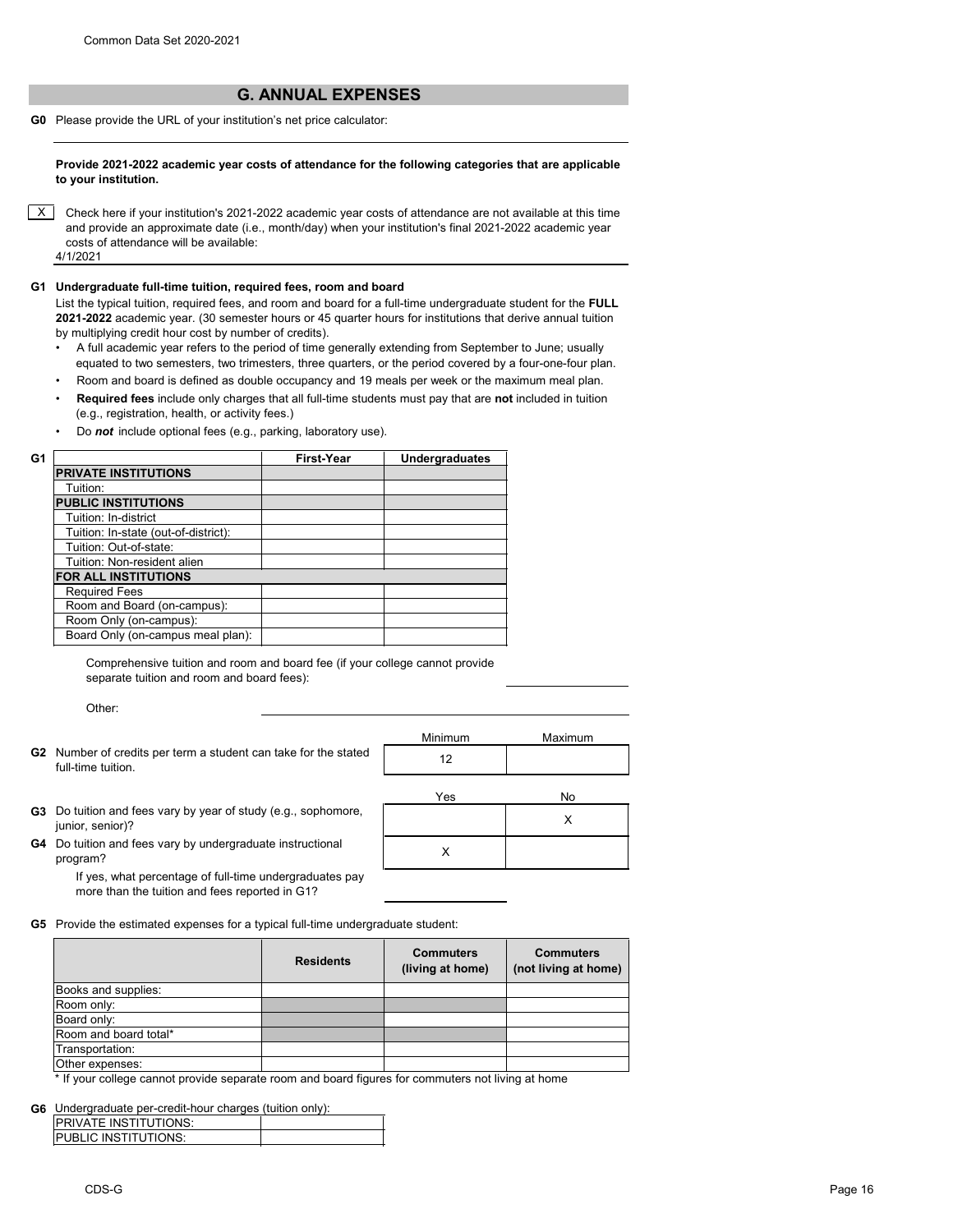| In-district:                |  |
|-----------------------------|--|
| In-state (out-of-district): |  |
| Out-of-state:               |  |
| <b>INONRESIDENT ALIENS:</b> |  |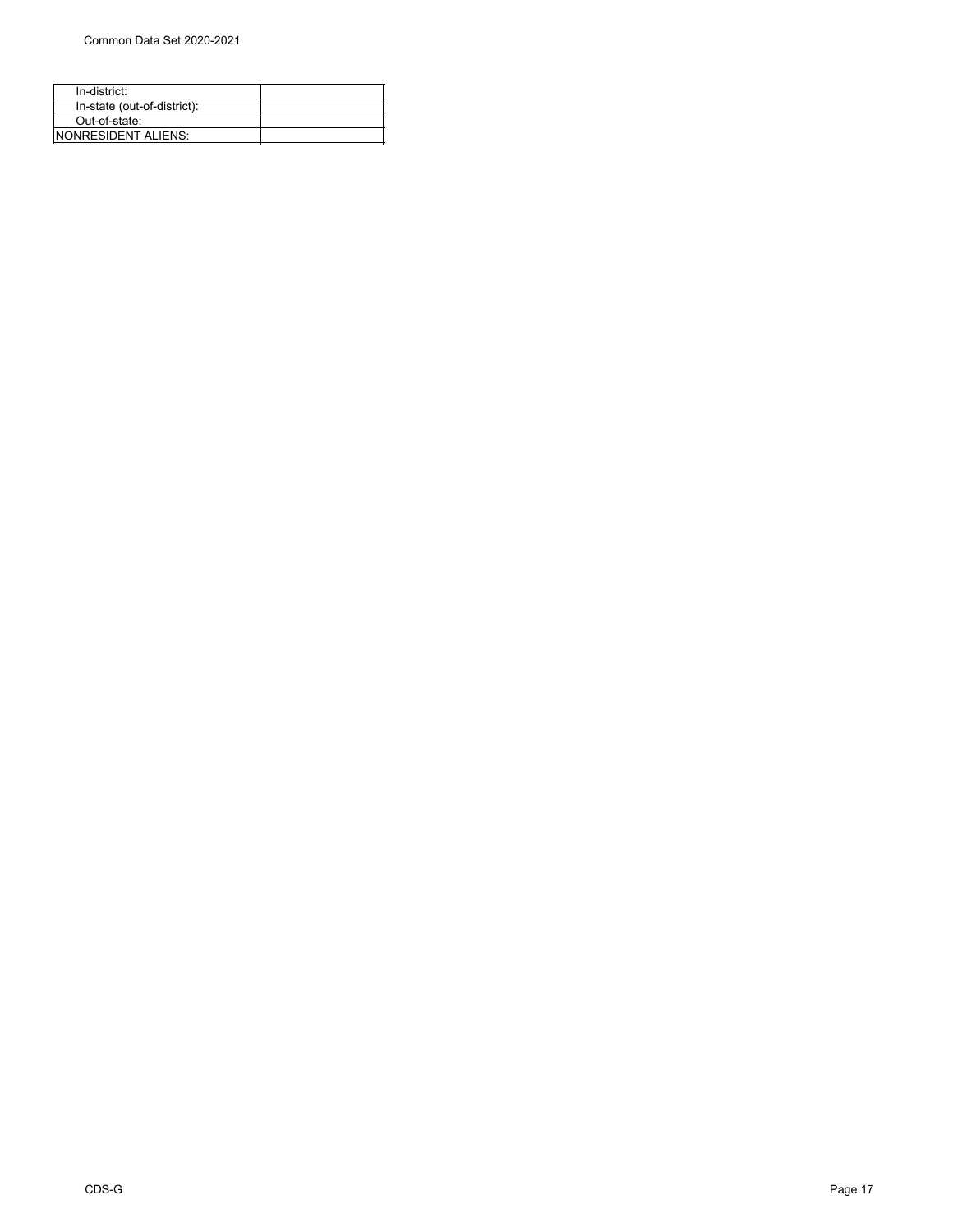# **H. FINANCIAL AID**

# **Aid Awarded to Enrolled Undergraduates**

**H1** Enter total dollar amounts **awarded** to enrolled full-time and less than full-time degree-seeking undergraduates **(using the same cohort reported in CDS Question B1, "total degree-seeking" undergraduates)** in the following categories.

- If the data being reported are final figures for the 2019-2020 academic year (see the next item below), use the 2019-2020 academic year's CDS Question B1 cohort.
- Include aid awarded to international students (i.e., those not qualifying for federal aid).
- Aid that is non-need-based but that was used to meet need should be reported in the need-based aid column.

• For a suggested order of precedence in assigning categories of aid to cover need, see the entry for "non-needbased scholarship or grant aid" on the last page of the definitions section.

**• Data does NOT include any aid related to the CARES Act or unique to the COVID-19 pandemic.**

Indicate the academic year for which data are reported for **items H1, H2, H2A**, and **H6** below:

| 2020-2021<br>estimated | 2019-2020 Final |  |  |
|------------------------|-----------------|--|--|
|                        |                 |  |  |

Which needs-analysis methodology does your institution use in awarding institutional aid? **(Formerly H3)**

Federal methodology (FM) Institutional methodology (IM)

Both FM and IM

X

|                                                                                                                                                                                   | Need-based<br>(Include non-<br>need-based aid<br>use to meet<br>need.) | Non-need-<br>based<br>(Exclude non-<br>need-based aid<br>use to meet<br>need.) |
|-----------------------------------------------------------------------------------------------------------------------------------------------------------------------------------|------------------------------------------------------------------------|--------------------------------------------------------------------------------|
| <b>Scholarships/Grants</b>                                                                                                                                                        |                                                                        |                                                                                |
| Federal                                                                                                                                                                           | \$14,302,590                                                           | \$229,570                                                                      |
| State all states, not only the state in which your institution is located                                                                                                         | \$992,529                                                              | \$180,819                                                                      |
| Institutional: Endowed scholarships, annual gifts and tuition funded<br>grants, awarded by the college, excluding athletic aid and tuition<br>waivers (which are reported below). | \$11,287,069                                                           | \$2,985,592                                                                    |
| Scholarships/grants from external sources (e.g. Kiwanis,                                                                                                                          |                                                                        |                                                                                |
| National Merit) not awarded by the college                                                                                                                                        | \$1,966,373                                                            | \$675,542                                                                      |
| <b>Total Scholarships/Grants</b>                                                                                                                                                  | \$28,548,561                                                           | \$4,071,523                                                                    |
| Self-Help                                                                                                                                                                         |                                                                        |                                                                                |
| Student loans from all sources (excluding parent loans)                                                                                                                           | \$13,976,811                                                           | \$23,248,801                                                                   |
| Federal Work-Study                                                                                                                                                                | \$502,280                                                              |                                                                                |
| State and other (e.g., institutional) work-study/employment (Note:<br>Excludes Federal Work-Study captured above.)                                                                | \$0                                                                    | \$0                                                                            |
| <b>Total Self-Help</b>                                                                                                                                                            | \$14,479,091                                                           | \$23,248,801                                                                   |
| <b>Parent Loans</b>                                                                                                                                                               | \$6,371,617                                                            | \$3,218,792                                                                    |
| <b>Tuition Waivers</b><br>Note: Reporting is optional. Report tuition waivers in this row if you                                                                                  |                                                                        |                                                                                |
| choose to report them. Do not report tuition waivers elsewhere.                                                                                                                   | \$0                                                                    | \$0                                                                            |
| <b>Athletic Awards</b>                                                                                                                                                            | \$3,359,120                                                            | \$373,703                                                                      |

- **H2 Number of Enrolled Students Awarded Aid:** List the number of degree-seeking full-time and less-than-fulltime undergraduates who applied for and were awarded financial aid from any source.
	- **Aid that is non-need-based but that was used to meet need should be counted as need based aid.**
	- Numbers should reflect the cohort awarded the dollars reported in H1.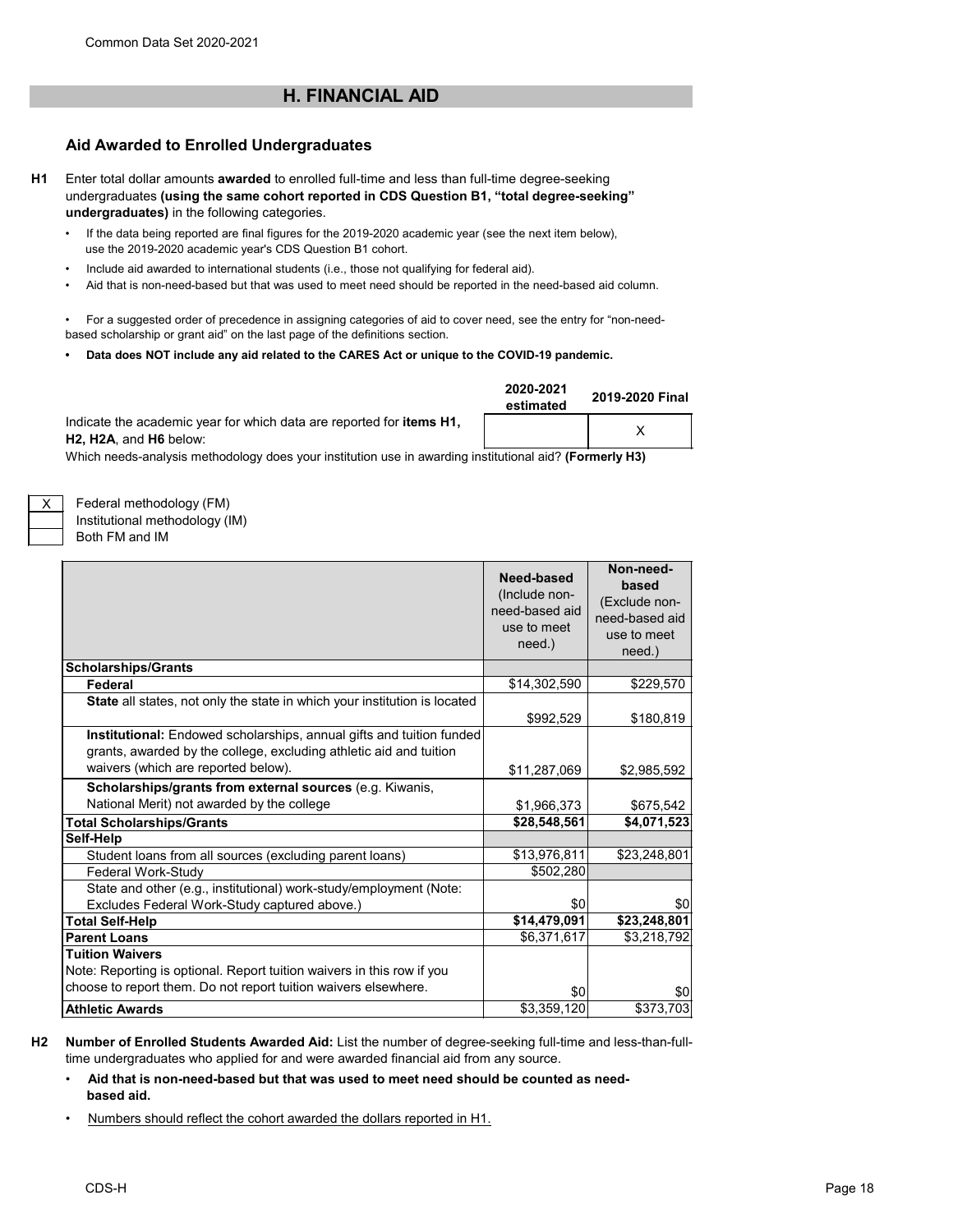- In the chart below, students may be counted in more than one row, and full-time freshmen should also be counted as full-time undergraduates.
- **Data does NOT include any aid related to the CARES Act or unique to the COVID-19 pandemic.**

|                         |                                                                                                                                                                                                                                                                                              | <b>First-time Full-</b><br>time Freshmen | <b>Full-time</b><br><b>Undergrad</b><br>(Incl. Fresh) | <b>Less Than</b><br><b>Full-time</b><br><b>Undergrad</b> |
|-------------------------|----------------------------------------------------------------------------------------------------------------------------------------------------------------------------------------------------------------------------------------------------------------------------------------------|------------------------------------------|-------------------------------------------------------|----------------------------------------------------------|
| A                       | Number of degree-seeking undergraduate students<br>(CDS Item B1 if reporting on Fall 2020 cohort)                                                                                                                                                                                            | 1,453                                    | 8,220                                                 | 576                                                      |
| В                       | Number of students in line a who applied for need-<br>based financial aid                                                                                                                                                                                                                    | 1,262                                    | 6,371                                                 | 548                                                      |
| $\overline{\mathsf{c}}$ | Number of students in line <b>b</b> who were determined to<br>have financial need                                                                                                                                                                                                            | 837                                      | 4,887                                                 | 518                                                      |
| D                       | Number of students in line c who were awarded any<br>financial aid                                                                                                                                                                                                                           | 806                                      | 4,638                                                 | 471                                                      |
| E                       | Number of students in line <b>d</b> who were awarded any<br>need-based scholarship or grant aid                                                                                                                                                                                              | 454                                      | 2,718                                                 | 309                                                      |
| F                       | Number of students in line <b>d</b> who were awarded any<br>need-based self-help aid                                                                                                                                                                                                         | 515                                      | 3,111                                                 | 340                                                      |
|                         | G Number of students in line d who were awarded any non-<br>need-based scholarship or grant aid                                                                                                                                                                                              | 664                                      | 3,322                                                 | 239                                                      |
| H                       | Number of students in line d whose need was fully met<br>(exclude PLUS loans, unsubsidized loans, and private<br>alternative loans)                                                                                                                                                          | 172                                      | 887                                                   | 52                                                       |
| $\mathbf{I}$            | On average, the percentage of need that was met of<br>students who were awarded any need-based aid.<br>Exclude any aid that was awarded in excess of need as<br>well as any resources that were awarded to replace<br>EFC (PLUS loans, unsubsidized loans, and private<br>alternative loans) | 68.2%                                    | 65.9%                                                 | 53.0%                                                    |
| J                       | The average financial aid package of those in line d.<br>Exclude any resources that were awarded to replace<br>EFC (PLUS loans, unsubsidized loans, and private<br>alternative loans)                                                                                                        | \$8,900                                  | \$8,510                                               | 7,356<br>\$                                              |
| K                       | Average need-based scholarship and grant award of<br>those in line e                                                                                                                                                                                                                         | \$5,135                                  | \$5,194                                               | \$4,954                                                  |
| Г                       | Average need-based self-help award (excluding PLUS<br>loans, unsubsidized loans, and private alternative loans)<br>of those in line f                                                                                                                                                        | 3,522<br>\$                              | 4,334<br>\$                                           | \$<br>4,026                                              |
|                         | M Average need-based loan (excluding PLUS loans,<br>unsubsidized loans, and private alternative loans) of<br>those in line f who were awarded a need-based loan                                                                                                                              | 2,993<br>\$                              | \$4,017                                               | \$<br>3,785                                              |

- **H2A Number of Enrolled Students Awarded Non-need-based Scholarships and Grants:** List the number of degree-seeking full-time and less-than-full-time undergraduates who had no financial need and who were awarded institutional non-need-based scholarship or grant aid.
	- Numbers should reflect the cohort awarded the dollars reported in H1.
	- In the chart below, students may be counted in more than one row, and full-time freshmen should also be counted as full-time undergraduates.
	- **Data does NOT include any aid related to the CARES Act or unique to the COVID-19 pandemic.**

|    |                                                                                                                                                                                                                  | <b>First-time</b><br><b>Full-time</b><br><b>Freshmen</b> | <b>Full-time</b><br><b>Undergrad</b><br>(Incl. Fresh.) | <b>Less Than</b><br><b>Full-time</b><br>Undergrad |
|----|------------------------------------------------------------------------------------------------------------------------------------------------------------------------------------------------------------------|----------------------------------------------------------|--------------------------------------------------------|---------------------------------------------------|
| ΙN | Number of students in line a who had no financial need<br>and who were awarded institutional non-need-based<br>scholarship or grant aid (exclude those who were<br>awarded athletic awards and tuition benefits) | 403                                                      | 1467                                                   | 50 <sup>1</sup>                                   |
| ΙO | Average dollar amount of institutional non-need-based<br>scholarship and grant aid awarded to students in line n                                                                                                 | \$3,510                                                  | \$3,283                                                | 1.730                                             |
| P  | Number of students in line a who were awarded an<br>institutional non-need-based athletic scholarship or<br>grant                                                                                                | 37                                                       | 168                                                    | 6                                                 |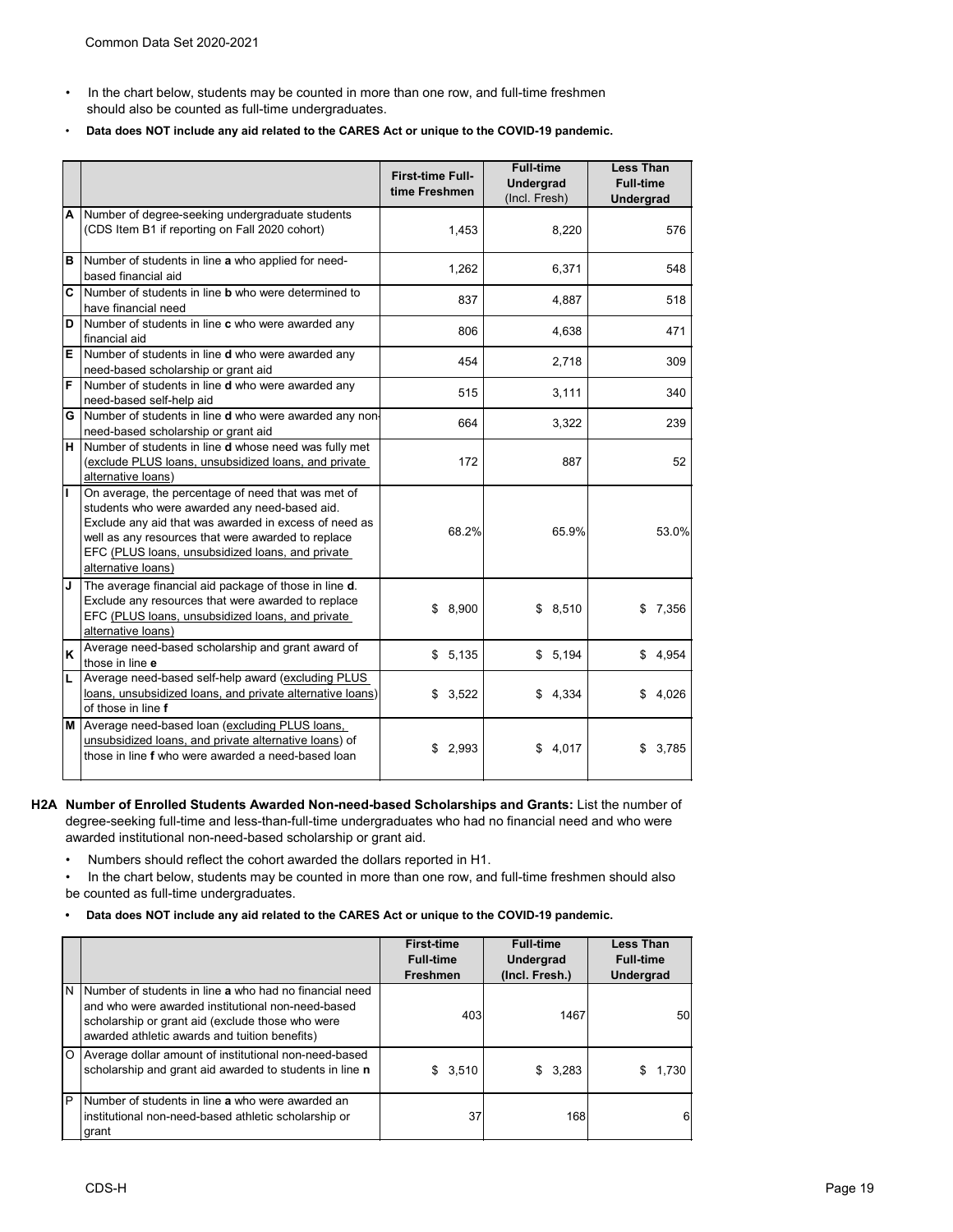| Q Average dollar amount of institutional non-need-based |       |        |      |  |
|---------------------------------------------------------|-------|--------|------|--|
| athletic scholarships and grants awarded to students in | 8.442 | 11.546 | 9.11 |  |
| line <b>p</b>                                           |       |        |      |  |

## **Note: These are the graduates and loan types to include and exclude in order to fill out CDS H4 and H5.**

Include:

- 2020 undergraduate class: all students who started at your institution as first-time students and received a bachelor's degree between July 1, 2019 and June 30, 2020.
- Only loans made to students who borrowed while enrolled at your institution.
- Co-signed loans.

Exclude

- Students who transferred in.
- Money borrowed at other institutions.
- Parent loans
- Students who did not graduate or who graduated with another degree or certificate (but no bachelor's degree).
- Any aid related to the CARE Act or unique the COVID-19 pandemic.
- **H4 Provide the number of students in the 2020 undergraduate class who started at your institution as first-time students and received a bachelor's degree between July 1, 2019 and June 30, 2020. Exclude students who transferred into your institution.**



## **H5. Number and percent of students in class (defined in H4 above) borrowing from federal, non-federal, and any loan sources, and the average (or mean) amount borrowed.**

- The "Average per-undergraduate-borrower cumulative principal borrowed," is designed to provide better information about student borrowing from federal and nonfederal (institutional, state, commercial) sources.
- The numbers, percentages, and averages for each row should be based only on the loan source specified for the particular row. For example, the federal loans average (row b) should only be the cumulative average of federal loans and the private loans average (row e) should only be the cumulative average of private loans.

| Source/Type of Loan |                                                                                                                                                                                                                                                        | Number in the<br>class (defined<br>in H4 above)<br>who borrowed<br>from the types<br>of loans<br>specified in the<br>first column | <b>Percent of the</b><br>class (defined<br>above) who<br>borrowed from<br>the types of<br>loans specified<br>in the first<br>column<br>(nearest 1%) | Average per-<br>undergraduate-<br>borrower<br>cumulative<br>principal<br>borrowed from<br>the types of<br>loans specified<br>in the first<br>column<br>(nearest \$1) |  |
|---------------------|--------------------------------------------------------------------------------------------------------------------------------------------------------------------------------------------------------------------------------------------------------|-----------------------------------------------------------------------------------------------------------------------------------|-----------------------------------------------------------------------------------------------------------------------------------------------------|----------------------------------------------------------------------------------------------------------------------------------------------------------------------|--|
| A                   | Any loan program: Federal Perkins, Federal Stafford<br>Subsidized and Unsubsidized, institutional, state,<br>private loans that your institution is aware of, etc.<br>Include both Federal Direct Student Loans and Federal<br>Family Education Loans. | 902                                                                                                                               | 66.10%                                                                                                                                              | \$23,710                                                                                                                                                             |  |
| İΒ                  | Federal loan programs: Federal Perkins, Federal<br>Stafford Subsidized and Unsubsidized. Include both<br>Federal Direct Student Loans and Federal Family<br>Education Loans.                                                                           | 895                                                                                                                               | 65.60%                                                                                                                                              | \$20,750                                                                                                                                                             |  |
| С                   | Institutional loan programs.                                                                                                                                                                                                                           | $\Omega$                                                                                                                          | $0.00\%$                                                                                                                                            | \$0                                                                                                                                                                  |  |
| D                   | State loan programs.                                                                                                                                                                                                                                   | $\Omega$                                                                                                                          | $0.00\%$                                                                                                                                            | \$0                                                                                                                                                                  |  |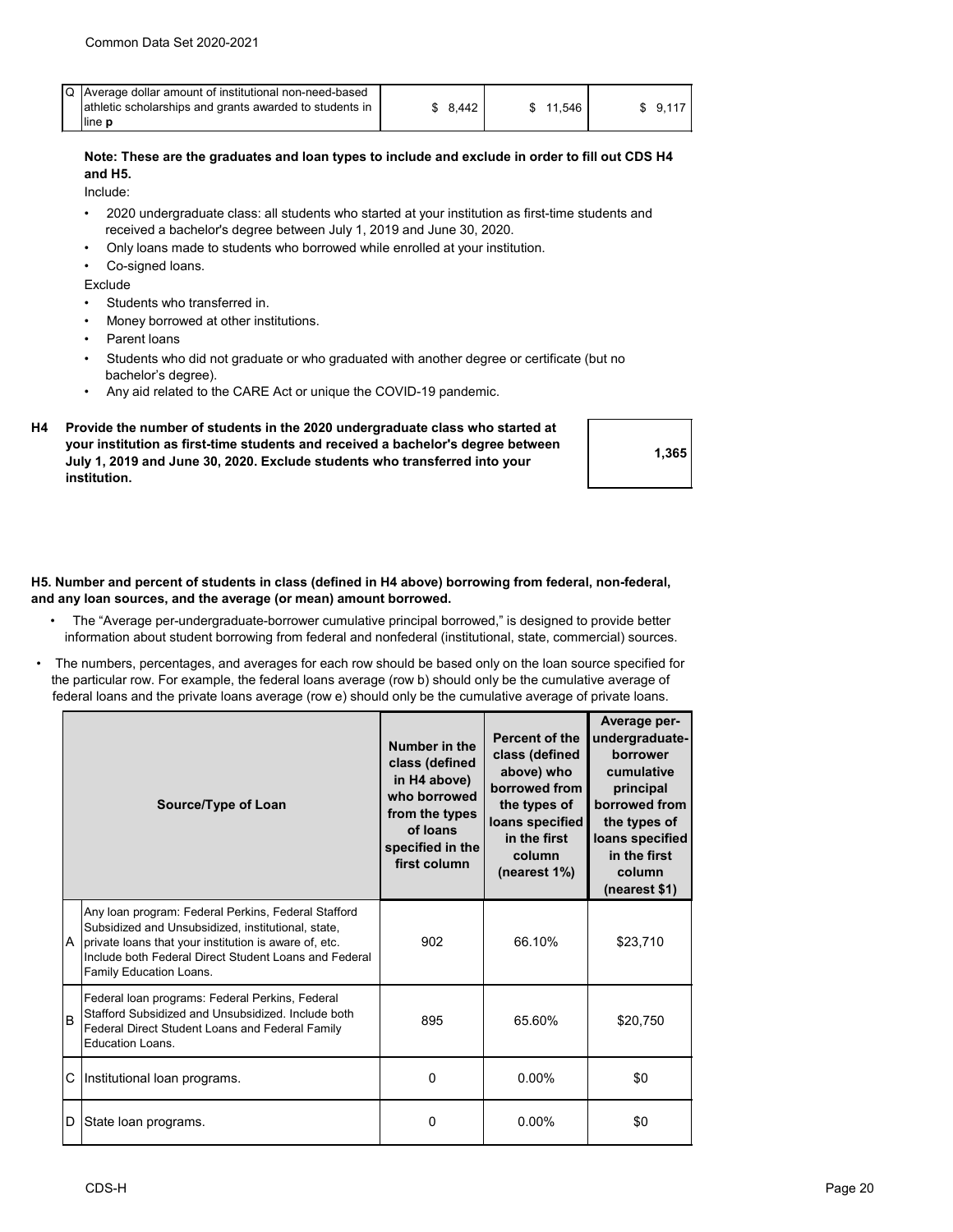# **Aid to Undergraduate Degree-seeking Nonresident Aliens**

**H6** Indicate your institution's policy regarding institutional scholarship and grant aid for undergraduate degreeseeking nonresident aliens:

Institutional need-based scholarship or grant aid is available Institutional non-need-based scholarship or grant aid is available Institutional scholarship or grant aid is not available $\overline{\phantom{a}}$ If institutional financial aid is available for undergraduate degree-seeking nonresident

| ii iiiottatoriai iiriarioiai ara io avallabio for arraorgraadato aogroo oooning riomooraont<br>aliens, provide the number of undergraduate degree-seeking nonresident aliens who were |           |
|---------------------------------------------------------------------------------------------------------------------------------------------------------------------------------------|-----------|
| awarded need-based or non-need-based aid:                                                                                                                                             | 113       |
| Average dollar amount of institutional financial aid awarded to undergraduate degree-                                                                                                 |           |
| seeking nonresident aliens:                                                                                                                                                           | \$3,924   |
| Total dollar amount of institutional financial aid awarded to undergraduate degree-seeking                                                                                            |           |
| nonresident aliens:                                                                                                                                                                   | \$443,428 |

**H7** Check off all financial aid forms nonresident alien first-year financial aid applicants must submit:

| Institution's own financial aid form              |
|---------------------------------------------------|
| CSS/Financial Aid PROFILE                         |
| International Student's Financial Aid Application |
| International Student's Certification of Finances |
| Other (specify):                                  |

# **Process for First-Year/Freshman Students**

**H8** Check off all financial aid forms domestic first-year (freshman) financial aid applicants must submit:

| X.              | <b>FAFSA</b><br>Institution's own financial aid form<br><b>CSS/Financial Aid PROFILE</b><br>State aid form<br>Noncustodial PROFILE<br><b>Business/Farm Supplement</b><br>Other (specify): |
|-----------------|-------------------------------------------------------------------------------------------------------------------------------------------------------------------------------------------|
| H9              | Indicate filing dates for first-year (freshman) students:<br>Priority date for filing required financial aid forms:<br>1/15<br>Deadline for filing required financial aid forms:          |
|                 | No deadline for filing required forms<br>(applications processed on a rolling basis)                                                                                                      |
| H <sub>10</sub> | Indicate notification dates for first-year (freshman) students (answer a or b):                                                                                                           |
|                 | a) Students notified on or about (date):                                                                                                                                                  |

b) Students notified on a rolling basis:

| ż | s  |
|---|----|
|   | N٥ |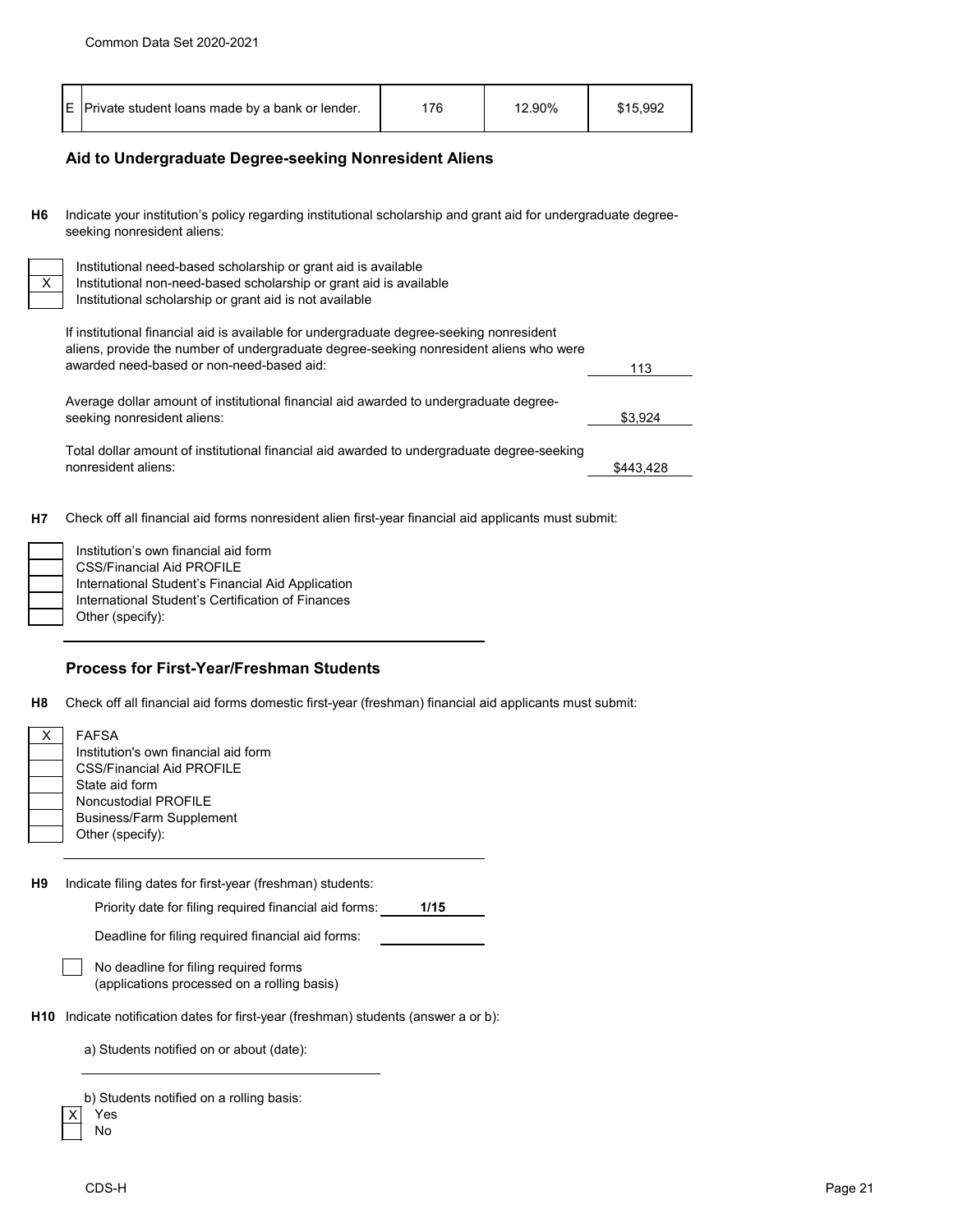If yes, starting date: **1/31**

## **H11** Indicate reply dates:

| Students must reply by (date): |                        |  |
|--------------------------------|------------------------|--|
| <b>lor</b> within              | weeks of notification. |  |

# **Types of Aid Available**

Please check off all types of aid available to undergraduates at your institution:

#### **H12 Loans**

| х | Direct Subsidized Stafford Loans                  |
|---|---------------------------------------------------|
| X | Direct Unsubsidized Stafford Loans                |
| Х | Direct PLUS Loans                                 |
|   | <b>Federal Perkins Loans</b>                      |
|   | <b>Federal Nursing Loans</b>                      |
|   | State Loans                                       |
|   | College/university loans from institutional funds |
| X | Other (specify):                                  |
|   | <b>Private Education Loans</b>                    |

### **H13 Need Based Scholarships and Grants**

| X | Federal Pell                                                         |
|---|----------------------------------------------------------------------|
| X | <b>SEOG</b>                                                          |
| X | State scholarships/grants                                            |
| X | Private scholarships                                                 |
| X | College/university scholarship or grant aid from institutional funds |
|   | United Negro College Fund                                            |
|   | <b>Federal Nursing Scholarship</b>                                   |
| X | Other (specify):                                                     |
|   | <b>Federal TEACH Grant</b>                                           |

## **H14** Check off criteria used in awarding institutional aid. Check all that apply.

|                          | <b>Non-Need Based</b> | <b>Need-Based</b> |
|--------------------------|-----------------------|-------------------|
| Academics                | х                     |                   |
| Alumni affiliation       | х                     |                   |
| Art                      | x                     |                   |
| <b>Athletics</b>         | Χ                     |                   |
| Job skills               |                       |                   |
| <b>ROTC</b>              | x                     |                   |
| Leadership               | x                     |                   |
| Minority status          | χ                     | x                 |
| Music/drama              | X                     |                   |
| Religious affiliation    |                       |                   |
| State/district residency | x                     |                   |

**H15** If your institution has recently implemented any major financial aid policy, program, or initiative to make your institution more affordable to incoming students such as replacing loans with grants, or waiving costs for families below a certain income level please provide details below:

Are these policies related to the COVID-19 pandemic?

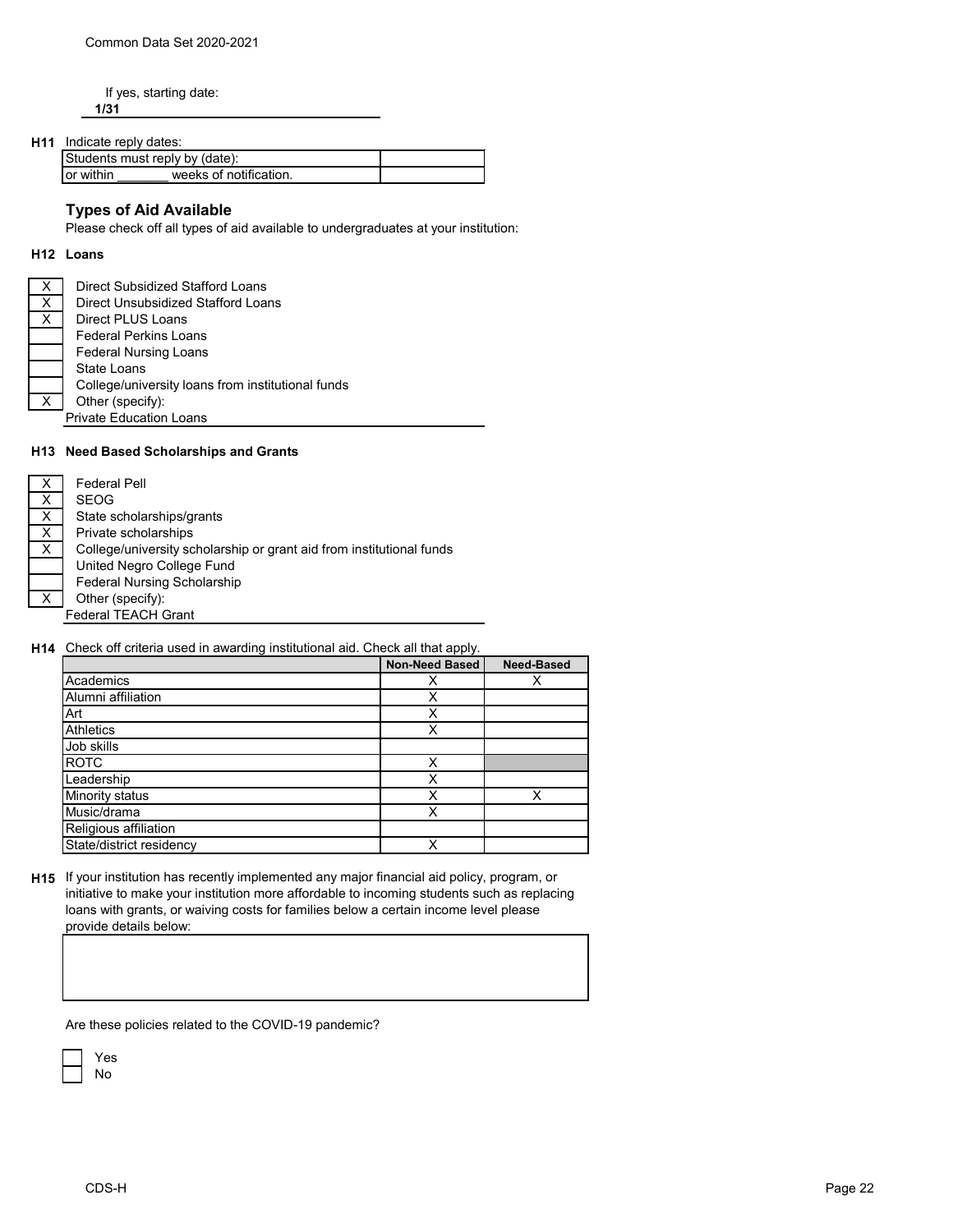# **I. INSTRUCTIONAL FACULTY AND CLASS SIZE**

### **I-1. Please report the number of instructional faculty members in each category for Fall 2020. Include faculty who are on your institution's payroll on the census date your institution uses for IPEDS/AAUP.**

The following definition of full-time instructional faculty is used by the American Association of University Professors (AAUP) in its annual Faculty Compensation Survey (the part time definitions are not used by AAUP). Instructional Faculty is defined as those members of the instructional-research staff whose major regular assignment is instruction, including those with released time for research. Use the chart below to determine inclusions and exclusions:

|   |                                                                                                                                                                                                                                      | Full-time | Part-time                                                                       |
|---|--------------------------------------------------------------------------------------------------------------------------------------------------------------------------------------------------------------------------------------|-----------|---------------------------------------------------------------------------------|
| A | Instructional faculty in preclinical and clinical medicine, faculty who are not paid (e.g.,<br>those who donate their services or are in the military), or research-only faculty, post-<br>doctoral fellows, or pre-doctoral fellows | Exclude   | Include only if<br>they teach one<br>or more non-<br>clinical credit<br>courses |
| B | Administrative officers with titles such as dean of students, librarian, registrar, coach, and<br>the like, even though they may devote part of their time to classroom instruction and may<br>have faculty status                   | Exclude   | Include if they<br>teach one or<br>more non-<br>clinical credit<br>courses      |
| C | Other administrators/staff who teach one or more non-clinical credit courses even though<br>they do not have faculty status                                                                                                          | Exclude   | Include                                                                         |
| D | Undergraduate or graduate students who assist in the instruction of courses, but have<br>titles such as teaching assistant, teaching fellow, and the like                                                                            | Exclude   | Exclude                                                                         |
| E | Faculty on sabbatical or leave with pay                                                                                                                                                                                              | Include   | Exclude                                                                         |
| F | Faculty on leave without pay                                                                                                                                                                                                         | Exclude   | Exclude                                                                         |
| G | Replacement faculty for faculty on sabbatical leave or leave with pay                                                                                                                                                                | Exclude   | Include                                                                         |

*Full-time instructional faculty:* faculty employed on a full-time basis for instruction (including those with released time for research)

*Part-time instructional faculty:* Adjuncts and other instructors being paid solely for part-time classroom instruction. Also includes full-time faculty teaching less than two semesters, three quarters, two trimesters, or two four-month sessions. Employees who are not considered full-time instruction faculty but who teach one or more non-clinical credit courses may be counted as part-time faculty.

*Minority faculty:* includes faculty who designate themselves as Black, non-Hispanic; American Indian or Alaska Native; Asian, Native Hawaiian or other Pacific Islander, or Hispanic.

*Doctorate:* includes such degrees as Doctor of Philosophy, Doctor of Education, Doctor of Juridical Science, and Doctor of Public Health in any field such as arts, sciences, education, engineering, business, and public administration. Also includes terminal degrees formerly designated as "first professional," including dentistry (DDS or DMD), medicine (MD), optometry (OD), osteopathic medicine (DO), pharmacy (DPharm or BPharm), podiatric medicine (DPM), veterinary medicine (DVM), chiropractic (DC or DCM), or law (JD).

*Terminal master's degree:* a master's degree that is considered the highest degree in a field: example, M. Arch (in architecture) and MFA (master of fine arts in art or theater).

| $I-1.$ |   |                                                                                | <b>Full-Time</b> | <b>Part-Time</b> | <b>Total</b> |
|--------|---|--------------------------------------------------------------------------------|------------------|------------------|--------------|
|        |   | Total number of instructional faculty                                          | 481              | 103              | 584          |
|        | B | Total number who are members of minority groups                                | 87               |                  | 96           |
|        | C | Total number who are women                                                     | 238              | 65               | 303          |
|        | D | Total number who are men                                                       | 243              | 38               | 281          |
|        | Е | Total number who are nonresident aliens (international)                        | 50               |                  | 55           |
|        | F | Total number with doctorate, or other terminal degree                          | 375              | 35               | 410          |
|        | G | Total number whose highest degree is a master's but not a terminal<br>master's | 102              | 63               | 165          |
|        | н | Total number whose highest degree is a bachelor's                              |                  |                  |              |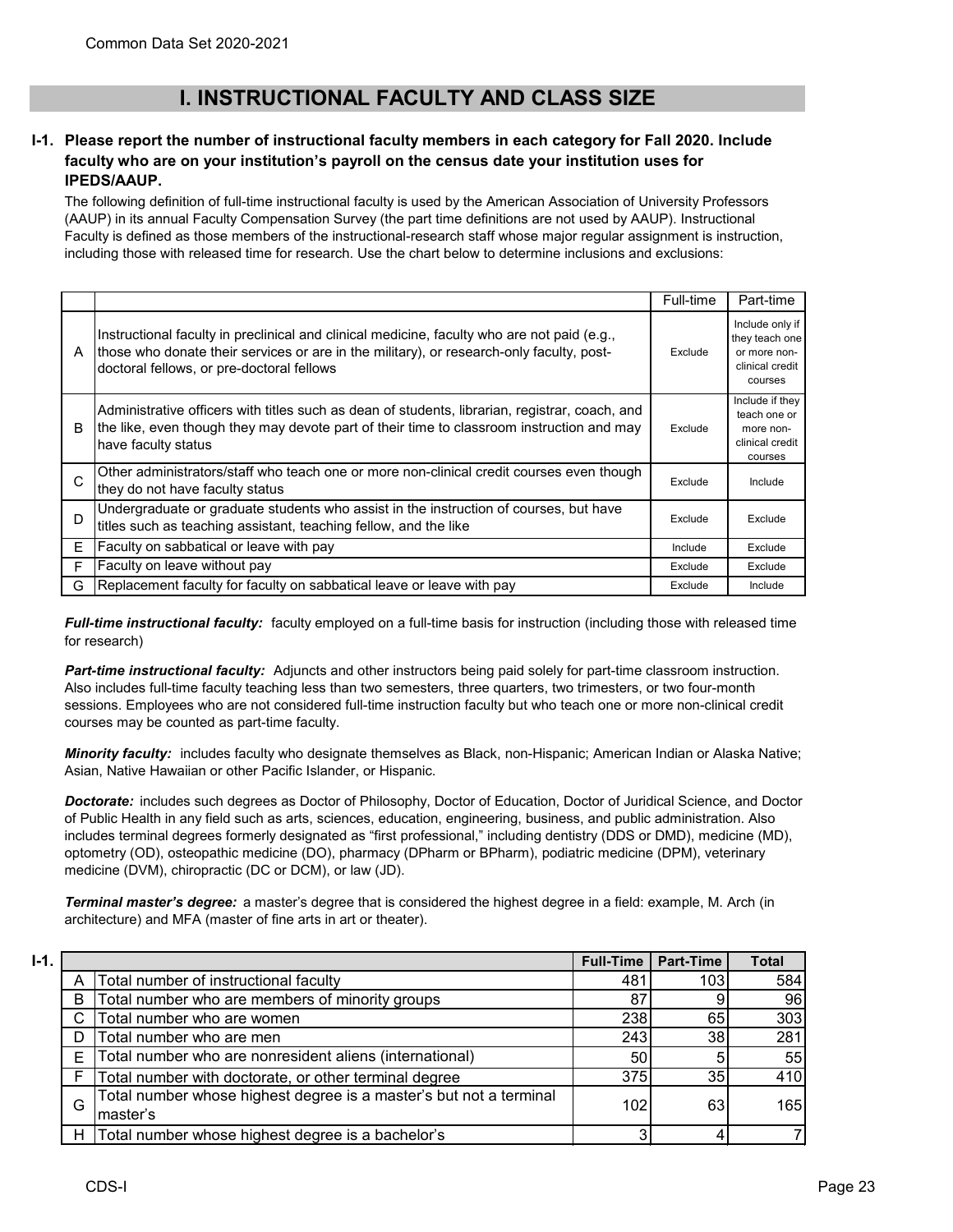|  |  | Total number whose highest degree is unknown or other (Note: Items                 |  |  |
|--|--|------------------------------------------------------------------------------------|--|--|
|  |  | $\mathbf{f}$ , $\mathbf{g}$ , $\mathbf{h}$ , and i must sum up to item <b>a</b> .) |  |  |
|  |  | Total number in stand-alone graduate/professional programs in which                |  |  |
|  |  | faculty teach virtually only graduate-level students                               |  |  |

### **I-2. Student to Faculty Ratio**

Report the Fall 2020 ratio of full-time equivalent students (full-time plus 1/3 part time) to full-time equivalent instructional faculty (full time plus 1/3 part time). In the ratio calculations, exclude both faculty and students in stand-alone graduate or professional programs such as medicine, law, veterinary, dentistry, social work, business, or public health in which faculty teach virtually only graduate level students.

• Do not count undergraduate or graduate student teaching assistants as faculty.

| Fall 2020 Student to Faculty ratio | 17 | to 1 (based on 8,550 students |     |           |
|------------------------------------|----|-------------------------------|-----|-----------|
|                                    |    | and                           | 515 | faculty). |

#### **I-3. Undergraduate Class Size**

• In the table below, please use the following definitions to report information about the size of classes and class sections offered in the Fall 2020 term. Please include classes that have been moved online in response to the COVID-19 pandemic.

**Class Sections**: A class section is an organized course offered for credit, identified by discipline and number, meeting at a stated time or times in a classroom or similar setting, and not a subsection such as a laboratory or discussion session. Undergraduate class sections are defined as any sections in which at least one degreeseeking undergraduate student is enrolled for credit. Exclude distance learning classes and noncredit classes and individual instruction such as dissertation or thesis research, music instruction, or one-to-one readings. Exclude students in independent study, co-operative programs, internships, foreign language taped tutor sessions, practicums, and all students in one-on-one classes. Each class section should be counted only once and should not be duplicated because of course catalog cross-listings.

*Class Subsections:* A class subsection includes any subsection of a course, such as laboratory, recitation, and discussion subsections that are supplementary in nature and are scheduled to meet separately from the lecture portion of the course. Undergraduate subsections are defined as any subsections of courses in which degreeseeking undergraduate students enrolled for credit. As above, exclude noncredit classes and individual instruction such as dissertation or thesis research, music instruction, or one-to-one readings. Each class subsection should be counted only once and should not be duplicated because of cross-listings.

Using the above definitions, please report for each of the following class-size intervals the number of *class sections* and *class subsections* offered in Fall 2020. For example, a lecture class with 800 students who met at another time in 40 separate labs with 20 students should be counted once in the "100+" column in the class section column and 40 times under the "20-29" column of the class subsections table.

#### **Number of Class Sections with Undergraduates Enrolled**

| <b>CLASS</b><br><b>SECTIONS</b>      | $2 - 9$ | $10 - 19$ | 20-29 | 30-39 | 40-49 | 50-99 | $100+$ | <b>Total</b> |
|--------------------------------------|---------|-----------|-------|-------|-------|-------|--------|--------------|
|                                      | 244     | 399       | 367   | 281   | 97    | 51    | 10     | 1,449        |
|                                      |         |           |       |       |       |       |        |              |
| <b>CLASS SUB-</b><br><b>SECTIONS</b> | $2 - 9$ | $10 - 19$ | 20-29 | 30-39 | 40-49 | 50-99 | $100+$ | <b>Total</b> |
|                                      | 11      | 62        | 43    | 12    | 4     |       |        | 136          |

#### **Undergraduate Class Size (provide numbers)**